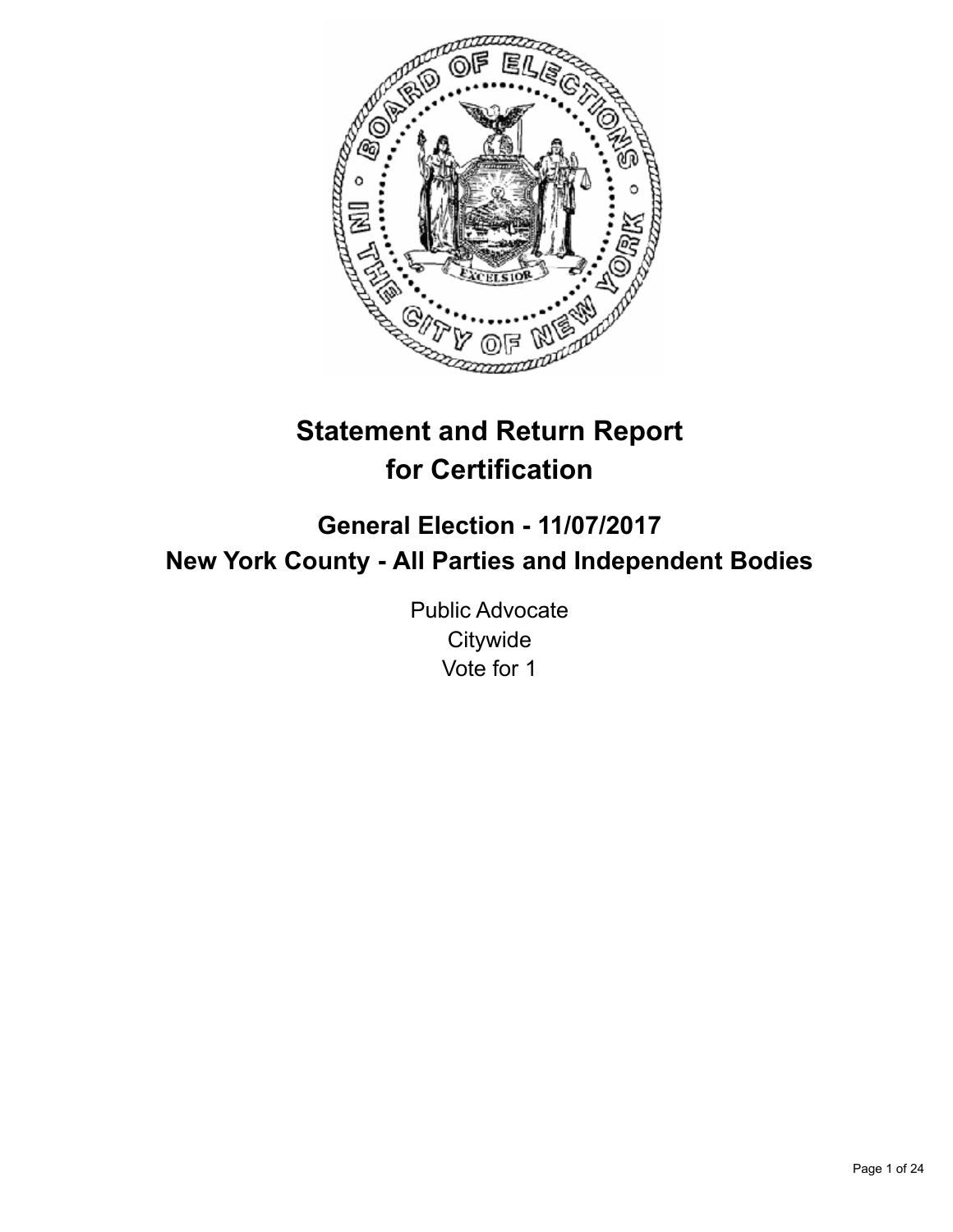

| PUBLIC COUNTER                                           | 18,367 |
|----------------------------------------------------------|--------|
| MANUALLY COUNTED EMERGENCY                               | 0      |
| <b>ABSENTEE / MILITARY</b>                               | 404    |
| AFFIDAVIT                                                | 225    |
| <b>Total Ballots</b>                                     | 18,996 |
| Less - Inapplicable Federal/Special Presidential Ballots | 0      |
| <b>Total Applicable Ballots</b>                          | 18,996 |
| LETITIA JAMES (DEMOCRATIC)                               | 11,625 |
| JUAN CARLOS POLANCO (REPUBLICAN)                         | 2,355  |
| MICHAEL A. O'REILLY (CONSERVATIVE)                       | 774    |
| JAMES C. LANE (GREEN)                                    | 449    |
| LETITIA JAMES (WORKING FAMILIES)                         | 1,190  |
| JUAN CARLOS POLANCO (REFORM)                             | 146    |
| JUAN CARLOS POLANCO (STOP DE BLASIO)                     | 72     |
| DEVIN BALKIND (LIBERTARIAN)                              | 174    |
| <b>BRUCE FRENCH (WRITE-IN)</b>                           | 1      |
| CHRISTINE QUINN (WRITE-IN)                               | 1      |
| CHRISTOPHER MARTE (WRITE-IN)                             | 1      |
| DANIEL SQUADRON (WRITE-IN)                               | 1      |
| DAVID EISENBACH (WRITE-IN)                               | 1      |
| FELICIA GORDON (WRITE-IN)                                | 1      |
| FRANK DWYER SR (WRITE-IN)                                | 1      |
| GLORIA BROWNE-MARSHALL (WRITE-IN)                        | 1      |
| JANE DOE (WRITE-IN)                                      | 1      |
| JIMMY FALLON (WRITE-IN)                                  | 1      |
| JOHN PODHORETE (WRITE-IN)                                | 1      |
| JOSHUA BOCIAN (WRITE-IN)                                 | 1      |
| <b>JULIO SURIEL (WRITE-IN)</b>                           | 1      |
| JULISE HUEETAS (WRITE-IN)                                | 1      |
| JUSTINE G. CUCCIA (WRITE-IN)                             | 1      |
| MARC FLIEDNER (WRITE-IN)                                 | 1      |
| MARK GREEN (WRITE-IN)                                    | 1      |
| MICHAEL HALPERT (WRITE-IN)                               | 1      |
| OCNAVIAN SHERMANSONG (WRITE-IN)                          | 1      |
| ROW R. MILLER (WRITE-IN)                                 | 1      |
| SAL ADAMS (WRITE-IN)                                     | 1      |
| SHIRLEY CHISHULM (WRITE-IN)                              | 1      |
| TAYLOR SWIFT (WRITE-IN)                                  | 1      |
| TISA LAPADULA (WRITE-IN)                                 | 1      |
| UNATTRIBUTABLE WRITE-IN (WRITE-IN)                       | 3      |
| WILBUR KUNG (WRITE-IN)                                   | 1      |
| <b>Total Votes</b>                                       | 16,813 |
| Unrecorded                                               | 2,183  |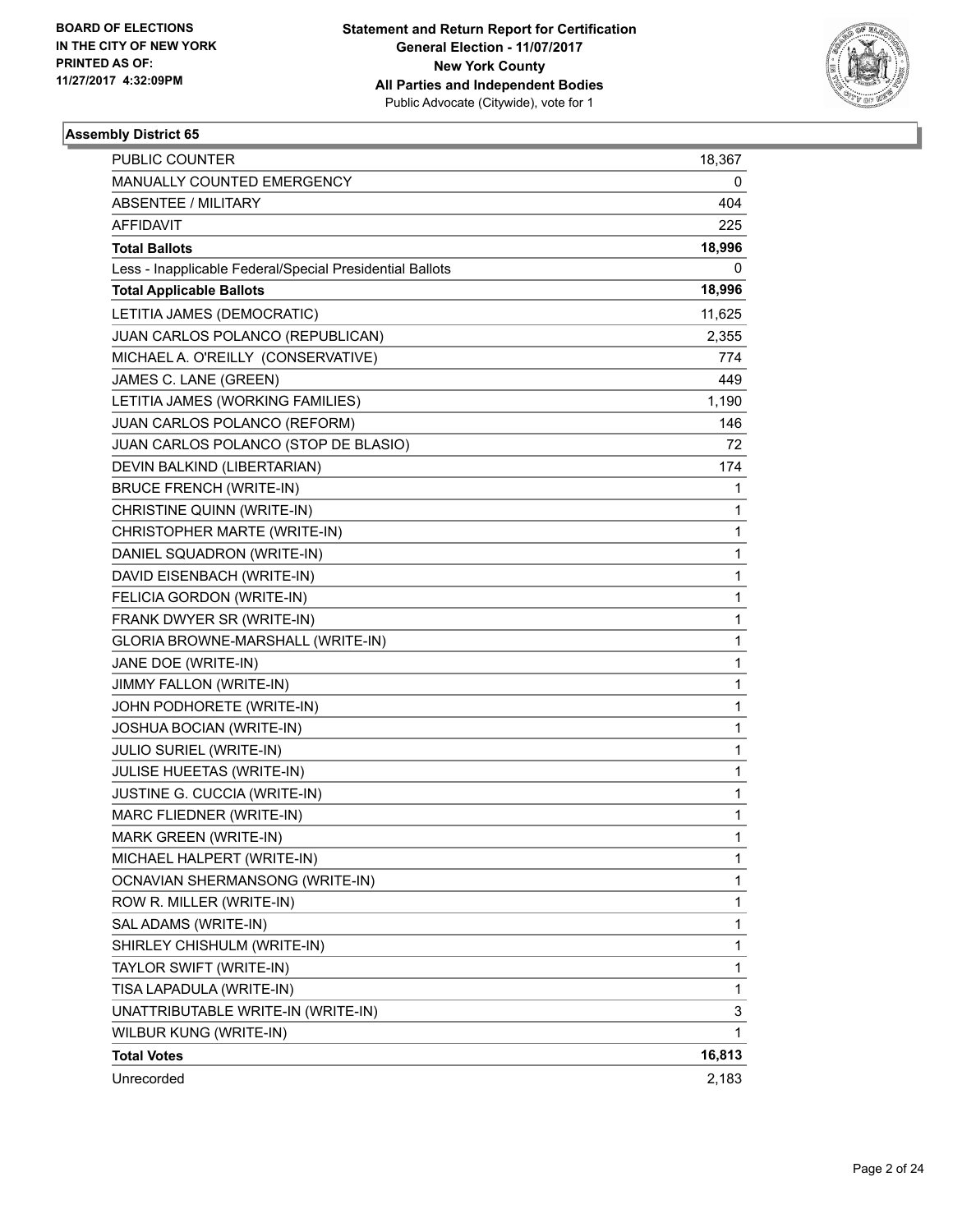

| PUBLIC COUNTER                                           | 22,055                  |
|----------------------------------------------------------|-------------------------|
| MANUALLY COUNTED EMERGENCY                               | 0                       |
| <b>ABSENTEE / MILITARY</b>                               | 677                     |
| AFFIDAVIT                                                | 217                     |
| <b>Total Ballots</b>                                     | 22,949                  |
| Less - Inapplicable Federal/Special Presidential Ballots | 0                       |
| <b>Total Applicable Ballots</b>                          | 22,949                  |
| LETITIA JAMES (DEMOCRATIC)                               | 15,797                  |
| JUAN CARLOS POLANCO (REPUBLICAN)                         | 2,214                   |
| MICHAEL A. O'REILLY (CONSERVATIVE)                       | 722                     |
| JAMES C. LANE (GREEN)                                    | 656                     |
| LETITIA JAMES (WORKING FAMILIES)                         | 2,030                   |
| JUAN CARLOS POLANCO (REFORM)                             | 123                     |
| JUAN CARLOS POLANCO (STOP DE BLASIO)                     | 100                     |
| DEVIN BALKIND (LIBERTARIAN)                              | 259                     |
| <b>ADRIENNE KOCH (WRITE-IN)</b>                          | 1                       |
| BARBARA ROSENTHAL (WRITE-IN)                             | 1                       |
| CAROLINE KENNEDY (WRITE-IN)                              | 1                       |
| CHARLES SCHILLING (WRITE-IN)                             | 1                       |
| COREY JOHNSON (WRITE-IN)                                 | 1                       |
| DAN NATURMAN (WRITE-IN)                                  | 1                       |
| DANIEL HIRT (WRITE-IN)                                   | 1                       |
| DANIEL SQUADRON (WRITE-IN)                               | $\overline{2}$          |
| DAVID EISENBACH (WRITE-IN)                               | 3                       |
| DAVID GOLDBERG (WRITE-IN)                                | $\overline{\mathbf{c}}$ |
| DAVID MIXNER (WRITE-IN)                                  | 1                       |
| DAVID YASSKY (WRITE-IN)                                  | 1                       |
| DEBORAH DEVEDJIAN (WRITE-IN)                             | 1                       |
| FRED NICHOLAS (WRITE-IN)                                 | 1                       |
| HARVEY WEINSTEIN (WRITE-IN)                              | 1                       |
| JUSLUEA CUTLER (WRITE-IN)                                | 1                       |
| KATE D. LEVIN (WRITE-IN)                                 | 1                       |
| MARGARET CHIN (WRITE-IN)                                 | 1                       |
| MARIE RUKOWSKI (WRITE-IN)                                | 1                       |
| <b>MARK GREEN (WRITE-IN)</b>                             | 1                       |
| MARK J. GREEN (WRITE-IN)                                 | 1                       |
| MARK THOMPSON (WRITE-IN)                                 | 1                       |
| MICHAEL BLOOMBERG (WRITE-IN)                             | 1                       |
| MICHAEL FARKOSH (WRITE-IN)                               | 1                       |
| MOSHE SASSON (WRITE-IN)                                  | 1                       |
| NEER R ASHERIC (WRITE-IN)                                | 1                       |
| PETER MOSES (WRITE-IN)                                   | 1                       |
| PHILIP HIRSCHFELD (WRITE-IN)                             | 1                       |
| SOPHIE COHEN (WRITE-IN)                                  | 1                       |
| THEODORE LANDSMAN (WRITE-IN)                             | 1                       |
| TUMOR JONES (WRITE-IN)                                   | 1                       |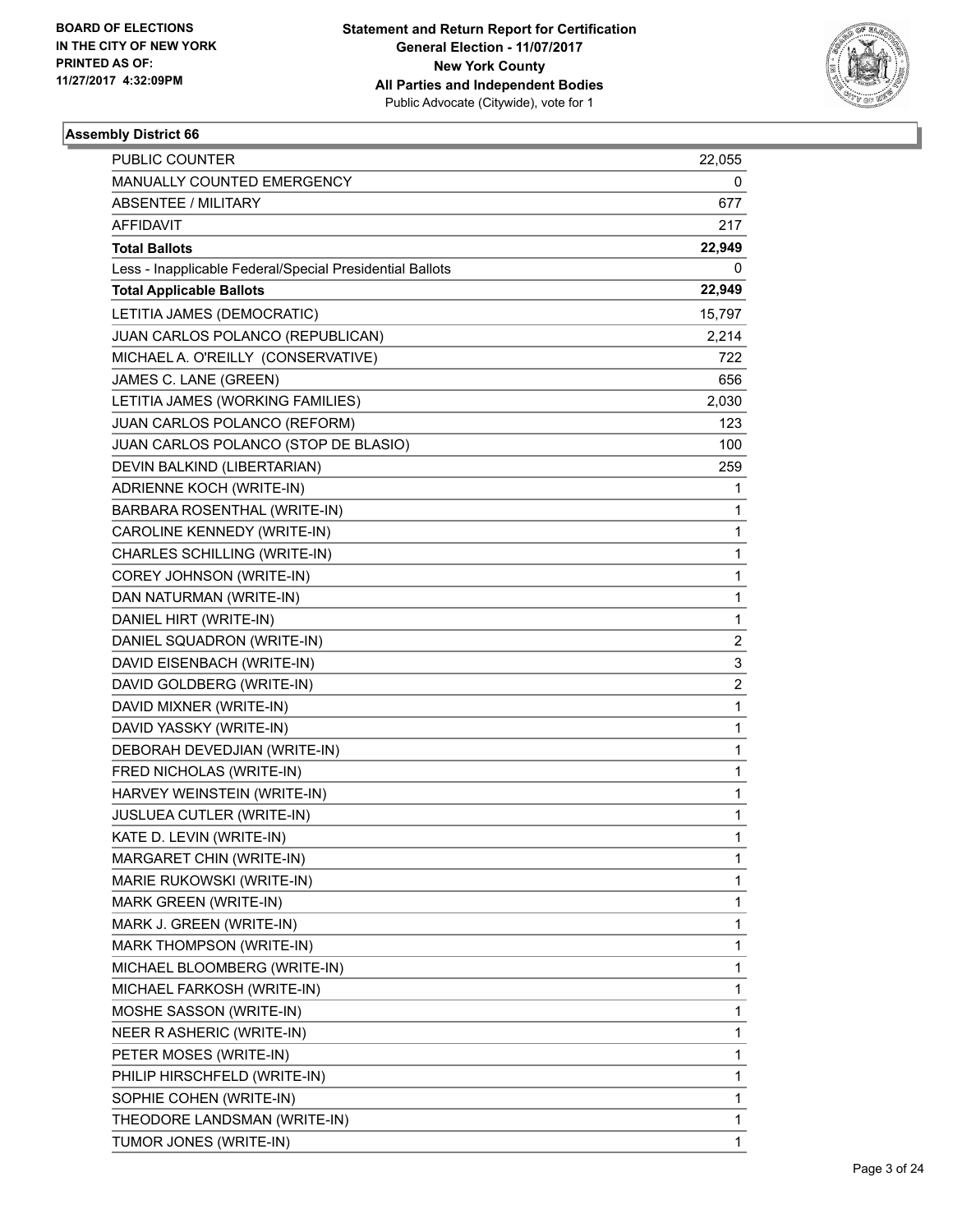

| Unrecorded                         | 1.000  |
|------------------------------------|--------|
| <b>Total Votes</b>                 | 21.949 |
| WILLIAM BELHUMEUR (WRITE-IN)       |        |
| VIVIAN ORLEU (WRITE-IN)            |        |
| UNATTRIBUTABLE WRITE-IN (WRITE-IN) | 10     |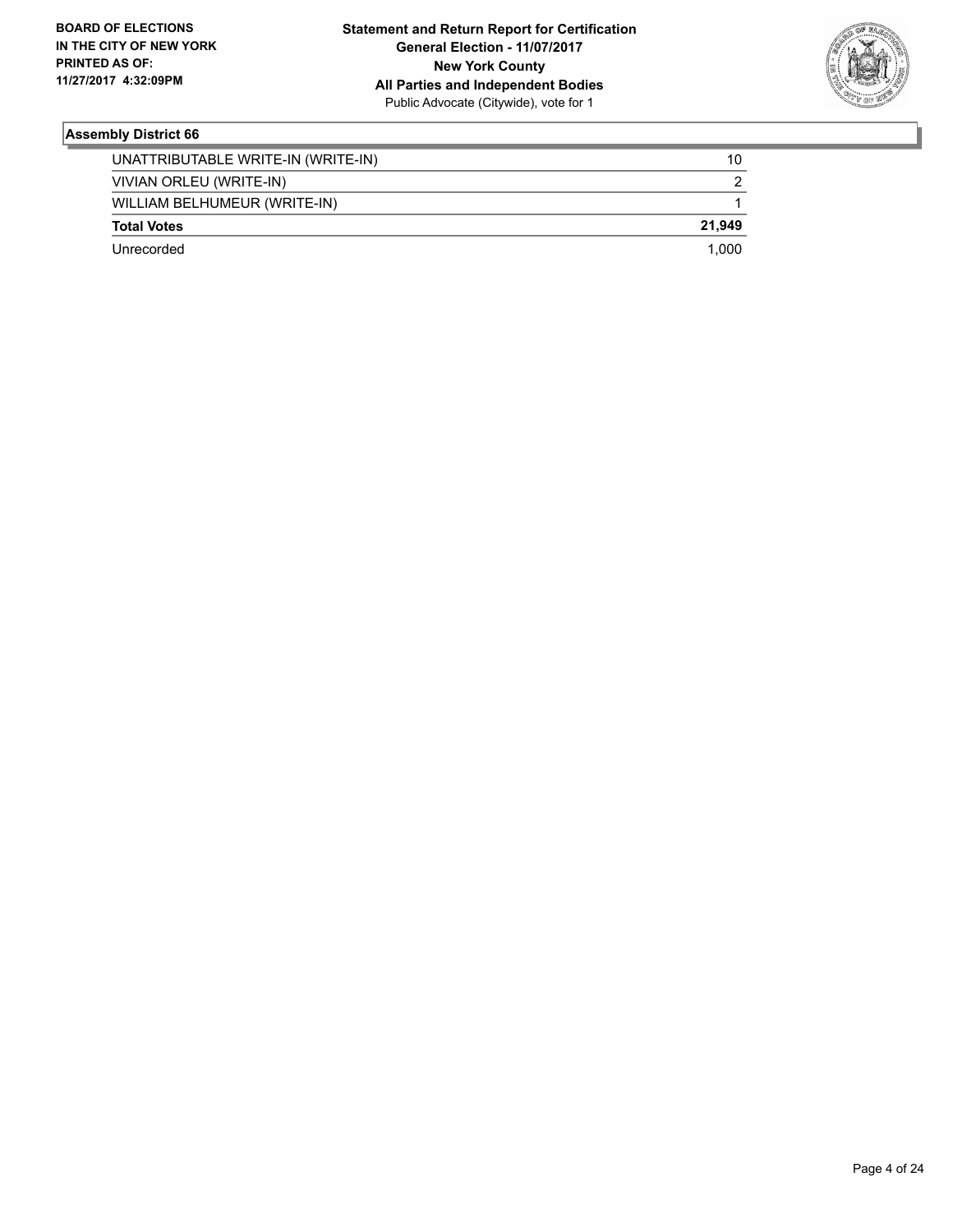

| PUBLIC COUNTER                                           | 26,849 |
|----------------------------------------------------------|--------|
| MANUALLY COUNTED EMERGENCY                               | 0      |
| <b>ABSENTEE / MILITARY</b>                               | 794    |
| AFFIDAVIT                                                | 302    |
| <b>Total Ballots</b>                                     | 27,945 |
| Less - Inapplicable Federal/Special Presidential Ballots | 0      |
| <b>Total Applicable Ballots</b>                          | 27,945 |
| LETITIA JAMES (DEMOCRATIC)                               | 19,315 |
| JUAN CARLOS POLANCO (REPUBLICAN)                         | 3,236  |
| MICHAEL A. O'REILLY (CONSERVATIVE)                       | 1,130  |
| JAMES C. LANE (GREEN)                                    | 707    |
| LETITIA JAMES (WORKING FAMILIES)                         | 1,604  |
| JUAN CARLOS POLANCO (REFORM)                             | 142    |
| JUAN CARLOS POLANCO (STOP DE BLASIO)                     | 97     |
| DEVIN BALKIND (LIBERTARIAN)                              | 300    |
| ALEXANDER BERMAN (WRITE-IN)                              | 1      |
| ANDREW TILEN (WRITE-IN)                                  | 1      |
| <b>BARACK OBAMA (WRITE-IN)</b>                           | 1      |
| BILL DE BLASIO (WRITE-IN)                                | 1      |
| <b>BOB GANGI (WRITE-IN)</b>                              | 1      |
| CHRISTINE QUINN (WRITE-IN)                               | 1      |
| COREY D. JOHNSON (WRITE-IN)                              | 1      |
| DAN SQUADRON (WRITE-IN)                                  | 1      |
| DANIEL BERNER (WRITE-IN)                                 | 1      |
| DANIEL KATZ (WRITE-IN)                                   | 1      |
| DANIEL SQUADRON (WRITE-IN)                               | 2      |
| DAVID C. EISENBACH (WRITE-IN)                            | 1      |
| DAVID DINKINS (WRITE-IN)                                 | 1      |
| DAVID EISENBACH (WRITE-IN)                               | 3      |
| DAVID MAUSS (WRITE-IN)                                   | 1      |
| DENA FRIEDMAN (WRITE-IN)                                 | 1      |
| DIAKA CAMARA (WRITE-IN)                                  | 1      |
| E.S MILLER (WRITE-IN)                                    | 1      |
| EDWARD L POWERS ESQ (WRITE-IN)                           | 1      |
| EDWARD RODRIGUEZ (WRITE-IN)                              | 1      |
| FRED ZUCKERMAN (WRITE-IN)                                | 1      |
| HILLARY CLINTON (WRITE-IN)                               | 1      |
| JOHN BAYLEY (WRITE-IN)                                   | 1      |
| JONAH RECHMORZ (WRITE-IN)                                | 1      |
| JONATHAN KIMMEL (WRITE-IN)                               | 1      |
| JUDITH BROWN (WRITE-IN)                                  | 1      |
| LINDA MARCH (WRITE-IN)                                   | 1      |
| LORRAINE TEMPEL (WRITE-IN)                               | 1      |
| MARIAVELLA GOLDSTEIN (WRITE-IN)                          | 1      |
| MARIE WALSH (WRITE-IN)                                   | 1      |
| MARISSA REDANTY (WRITE-IN)                               | 1      |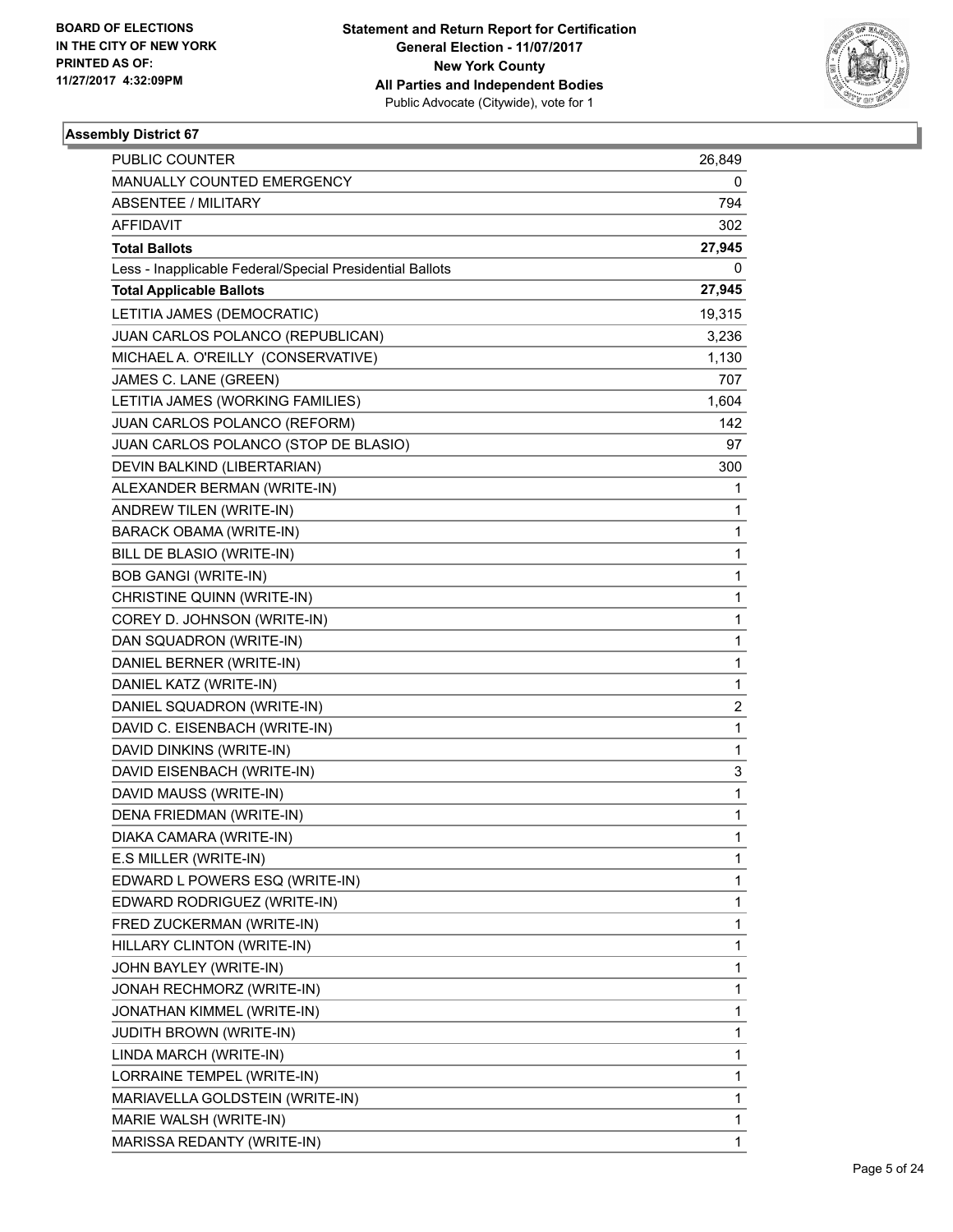

| MARLENE JOSEPHS (WRITE-IN)                | 1      |
|-------------------------------------------|--------|
| MARVIN MARKUS (WRITE-IN)                  | 1      |
| MERYL GORDON (WRITE-IN)                   | 1      |
| MICHAEL BLOOMBERG (WRITE-IN)              | 1      |
| MICHAEL CIRAVOLO (WRITE-IN)               | 1      |
| MICHAEL JACOBS (WRITE-IN)                 | 1      |
| NILY ROZIC (WRITE-IN)                     | 1      |
| NORMAN SIEGEL (WRITE-IN)                  | 1      |
| PATRICK SMITH (WRITE-IN)                  | 1      |
| PHILIP SEGAL (WRITE-IN)                   | 1      |
| PREET BHARARA (WRITE-IN)                  | 1      |
| RACHEL BIERMANN (WRITE-IN)                | 1      |
| SAL ALBANESE (WRITE-IN)                   | 1      |
| SAM DIMARTINO (WRITE-IN)                  | 1      |
| SAM DIMARTION (WRITE-IN)                  | 1      |
| SAMUEL LEGESSE (WRITE-IN)                 | 1      |
| SAMUEL MILITELLO (WRITE-IN)               | 1      |
| SEAN SPICER (WRITE-IN)                    | 1      |
| SUSAN LENNON (WRITE-IN)                   | 1      |
| UNATTRIBUTABLE WRITE-IN (WRITE-IN)        | 9      |
| UNCOUNTED WRITE-IN PER STATUTE (WRITE-IN) | 1      |
| WILEY NORVELL (WRITE-IN)                  | 1      |
| <b>Total Votes</b>                        | 26,595 |
| Unrecorded                                | 1.350  |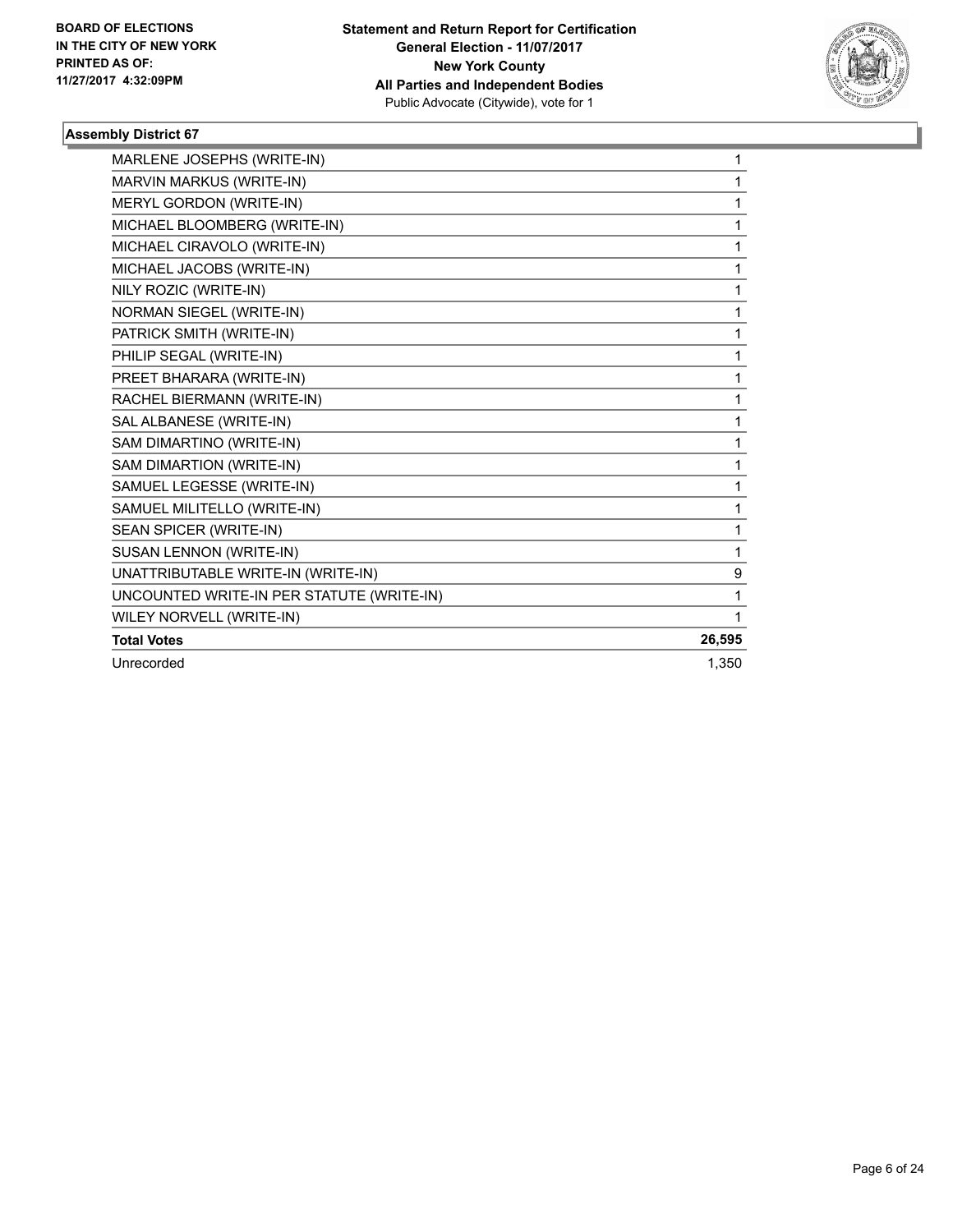

| <b>PUBLIC COUNTER</b>                                    | 17,249 |
|----------------------------------------------------------|--------|
| MANUALLY COUNTED EMERGENCY                               | 0      |
| ABSENTEE / MILITARY                                      | 538    |
| <b>AFFIDAVIT</b>                                         | 216    |
| <b>Total Ballots</b>                                     | 18,003 |
| Less - Inapplicable Federal/Special Presidential Ballots | 0      |
| <b>Total Applicable Ballots</b>                          | 18,003 |
| LETITIA JAMES (DEMOCRATIC)                               | 13,574 |
| JUAN CARLOS POLANCO (REPUBLICAN)                         | 1,551  |
| MICHAEL A. O'REILLY (CONSERVATIVE)                       | 385    |
| JAMES C. LANE (GREEN)                                    | 270    |
| LETITIA JAMES (WORKING FAMILIES)                         | 784    |
| JUAN CARLOS POLANCO (REFORM)                             | 109    |
| JUAN CARLOS POLANCO (STOP DE BLASIO)                     | 50     |
| DEVIN BALKIND (LIBERTARIAN)                              | 101    |
| ALICIA BARKSIDE (WRITE-IN)                               | 1      |
| CHRISTINE QUINN (WRITE-IN)                               | 1      |
| DIANA AYALA (WRITE-IN)                                   | 1      |
| GEORGE KELLEN JR. (WRITE-IN)                             | 1      |
| HILLARY CLINTON (WRITE-IN)                               | 1      |
| <b>IAN STRAUGHTER (WRITE-IN)</b>                         | 1      |
| MAX ROSE (WRITE-IN)                                      | 1      |
| MICHAEL BLOOMBERG (WRITE-IN)                             | 1      |
| ROBERT RODRIGUEZ (WRITE-IN)                              | 1      |
| SEAN ROLLE (WRITE-IN)                                    | 1      |
| TANISHA DILAR DEJESUS (WRITE-IN)                         | 1      |
| UNATTRIBUTABLE WRITE-IN (WRITE-IN)                       | 4      |
| <b>VERONICA KEITT (WRITE-IN)</b>                         | 1      |
| <b>Total Votes</b>                                       | 16,840 |
| Unrecorded                                               | 1,163  |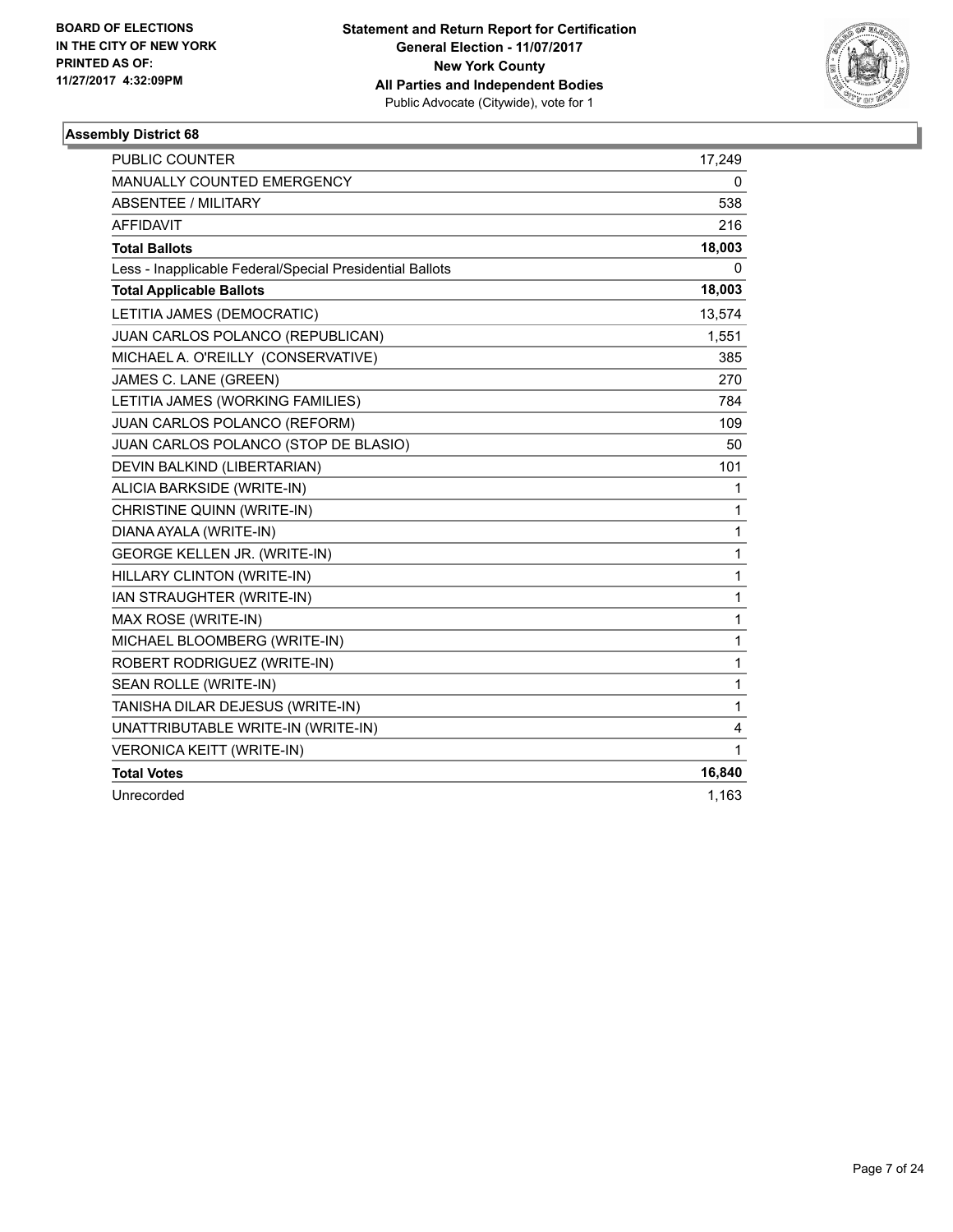

| <b>PUBLIC COUNTER</b>                                    | 27,040       |
|----------------------------------------------------------|--------------|
| MANUALLY COUNTED EMERGENCY                               | 0            |
| <b>ABSENTEE / MILITARY</b>                               | 812          |
| AFFIDAVIT                                                | 302          |
| <b>Total Ballots</b>                                     | 28,154       |
| Less - Inapplicable Federal/Special Presidential Ballots | 0            |
| <b>Total Applicable Ballots</b>                          | 28,154       |
| LETITIA JAMES (DEMOCRATIC)                               | 20,535       |
| JUAN CARLOS POLANCO (REPUBLICAN)                         | 2,048        |
| MICHAEL A. O'REILLY (CONSERVATIVE)                       | 675          |
| JAMES C. LANE (GREEN)                                    | 687          |
| LETITIA JAMES (WORKING FAMILIES)                         | 2,427        |
| JUAN CARLOS POLANCO (REFORM)                             | 167          |
| JUAN CARLOS POLANCO (STOP DE BLASIO)                     | 79           |
| DEVIN BALKIND (LIBERTARIAN)                              | 181          |
| ALAN DERSHOWITZ (WRITE-IN)                               | 1            |
| ALEX CAMARDA (WRITE-IN)                                  | 1            |
| ALVIS PRETZEL (WRITE-IN)                                 | 1            |
| BENJAMIN PODIETZ (WRITE-IN)                              | 1            |
| BOB LEONARD (WRITE-IN)                                   | 1            |
| CLEO KASSELL-YUNG (WRITE-IN)                             | 1            |
| DAN JACOB (WRITE-IN)                                     | 1            |
| DANIEL ZWEIG (WRITE-IN)                                  | 1            |
| DAVID EISENBACH (WRITE-IN)                               | 2            |
| DONALD TRUMP (WRITE-IN)                                  | 3            |
| HELEN MWALUKO (WRITE-IN)                                 | 1            |
| JAY BURSTEIN (WRITE-IN)                                  | 1            |
| JAY HAUBEN (WRITE-IN)                                    | 1            |
| JOAN KATZMAN (WRITE-IN)                                  | 1            |
| JOE GIRARDI (WRITE-IN)                                   | 1            |
| JONATHAN GOLDIN (WRITE-IN)                               | 1            |
| JORGE POSADA (WRITE-IN)                                  | $\mathbf{1}$ |
| JOSE REYES (WRITE-IN)                                    | 1            |
| LIN MANUEL MIRANDA (WRITE-IN)                            | 1            |
| LINDA SARSOUR (WRITE-IN)                                 | 1            |
| LISE MARTINA (WRITE-IN)                                  | 1            |
| MARK LANDIS (WRITE-IN)                                   | 1            |
| MATT SUDOL (WRITE-IN)                                    | 1            |
| MICHAEL BLOOMBERG (WRITE-IN)                             | 4            |
| MICHAEL JACKSON (WRITE-IN)                               | 1            |
| MONTGOMERY BURNS (WRITE-IN)                              | 1            |
| <b>NORMAN SIEGEL (WRITE-IN)</b>                          | 1            |
| PREET BHARARA (WRITE-IN)                                 | 1            |
| RANDOLPH HARRISON (WRITE-IN)                             | 1            |
| RUTHER MESSINGER (WRITE-IN)                              | 1            |
| SAUWEL WEUSTEU (WRITE-IN)                                | 1            |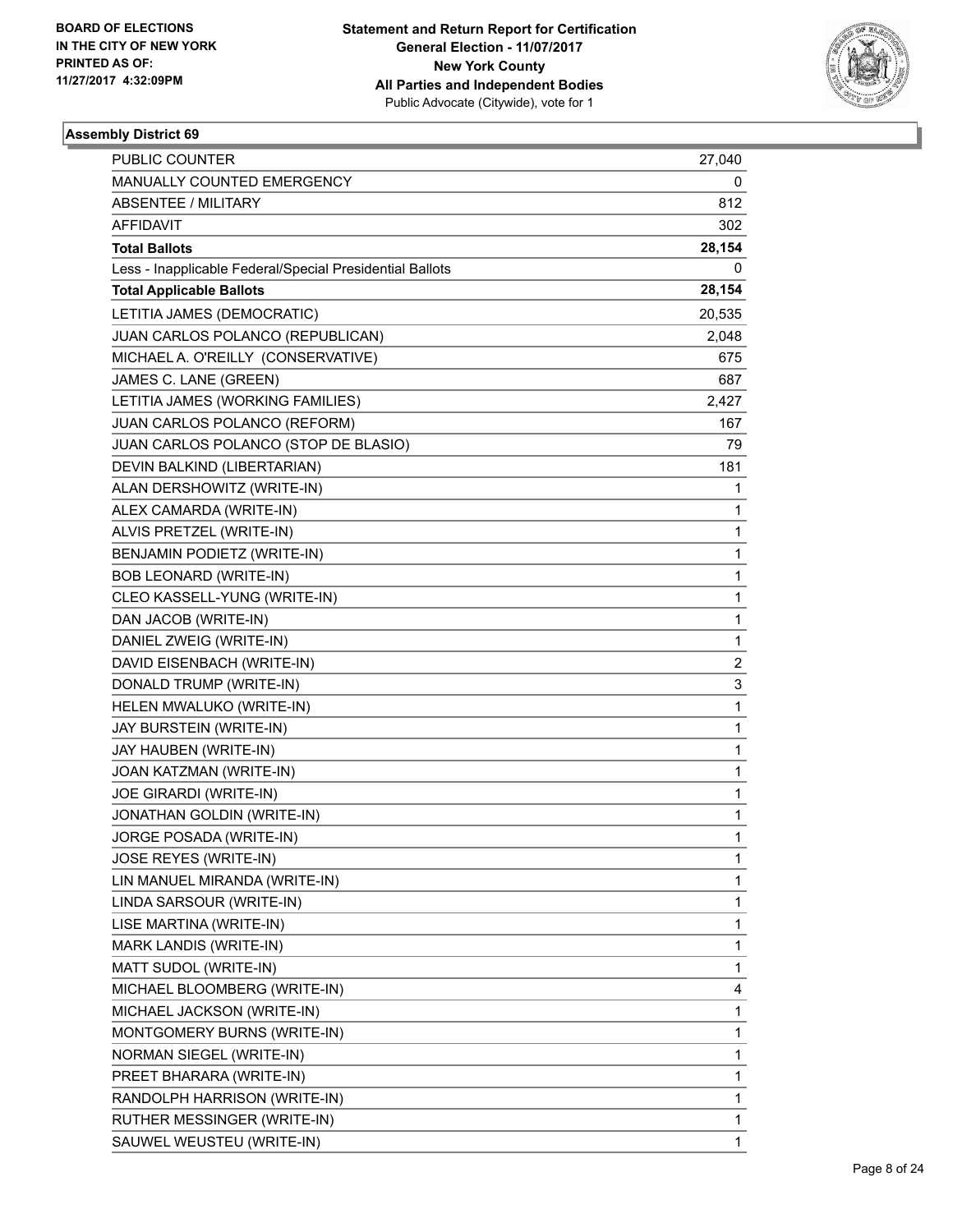

| SUZANNE PETERS (WRITE-IN)          |        |
|------------------------------------|--------|
| TORY SAMOTIN (WRITE-IN)            |        |
| UNATTRIBUTABLE WRITE-IN (WRITE-IN) | 6      |
| <b>Total Votes</b>                 | 26.844 |
| Unrecorded                         | 1.310  |
|                                    |        |

| <b>PUBLIC COUNTER</b>                                    | 22,281 |
|----------------------------------------------------------|--------|
| <b>MANUALLY COUNTED EMERGENCY</b>                        | 1      |
| <b>ABSENTEE / MILITARY</b>                               | 711    |
| <b>AFFIDAVIT</b>                                         | 382    |
| <b>Total Ballots</b>                                     | 23,375 |
| Less - Inapplicable Federal/Special Presidential Ballots | 0      |
| <b>Total Applicable Ballots</b>                          | 23,375 |
| LETITIA JAMES (DEMOCRATIC)                               | 19,239 |
| JUAN CARLOS POLANCO (REPUBLICAN)                         | 806    |
| MICHAEL A. O'REILLY (CONSERVATIVE)                       | 219    |
| JAMES C. LANE (GREEN)                                    | 403    |
| LETITIA JAMES (WORKING FAMILIES)                         | 1,351  |
| JUAN CARLOS POLANCO (REFORM)                             | 90     |
| JUAN CARLOS POLANCO (STOP DE BLASIO)                     | 33     |
| DEVIN BALKIND (LIBERTARIAN)                              | 93     |
| ANDREA PSORAS (WRITE-IN)                                 | 1      |
| CALVIN BECKETT (WRITE-IN)                                | 1      |
| CHRISTOPHER ANDERSON (WRITE-IN)                          | 1      |
| DANIEL ARLIUS (WRITE-IN)                                 | 1      |
| DAVIS WILLIAMS (WRITE-IN)                                | 1      |
| JEAN BRANDOLINI-LAMB (WRITE-IN)                          | 1      |
| LUIS TEJADA (WRITE-IN)                                   | 1      |
| MARVIN SPRUILL (WRITE-IN)                                | 1      |
| REBECCA GREEN (WRITE-IN)                                 | 1      |
| ROCHELLE THOMPSON (WRITE-IN)                             | 1      |
| SHAKEIA BOLLING (WRITE-IN)                               | 1      |
| THOMAS KAVALER (WRITE-IN)                                | 1      |
| UNATTRIBUTABLE WRITE-IN (WRITE-IN)                       | 4      |
| UNCOUNTED WRITE-IN PER STATUTE (WRITE-IN)                | 3      |
| <b>Total Votes</b>                                       | 22,253 |
| Unrecorded                                               | 1,122  |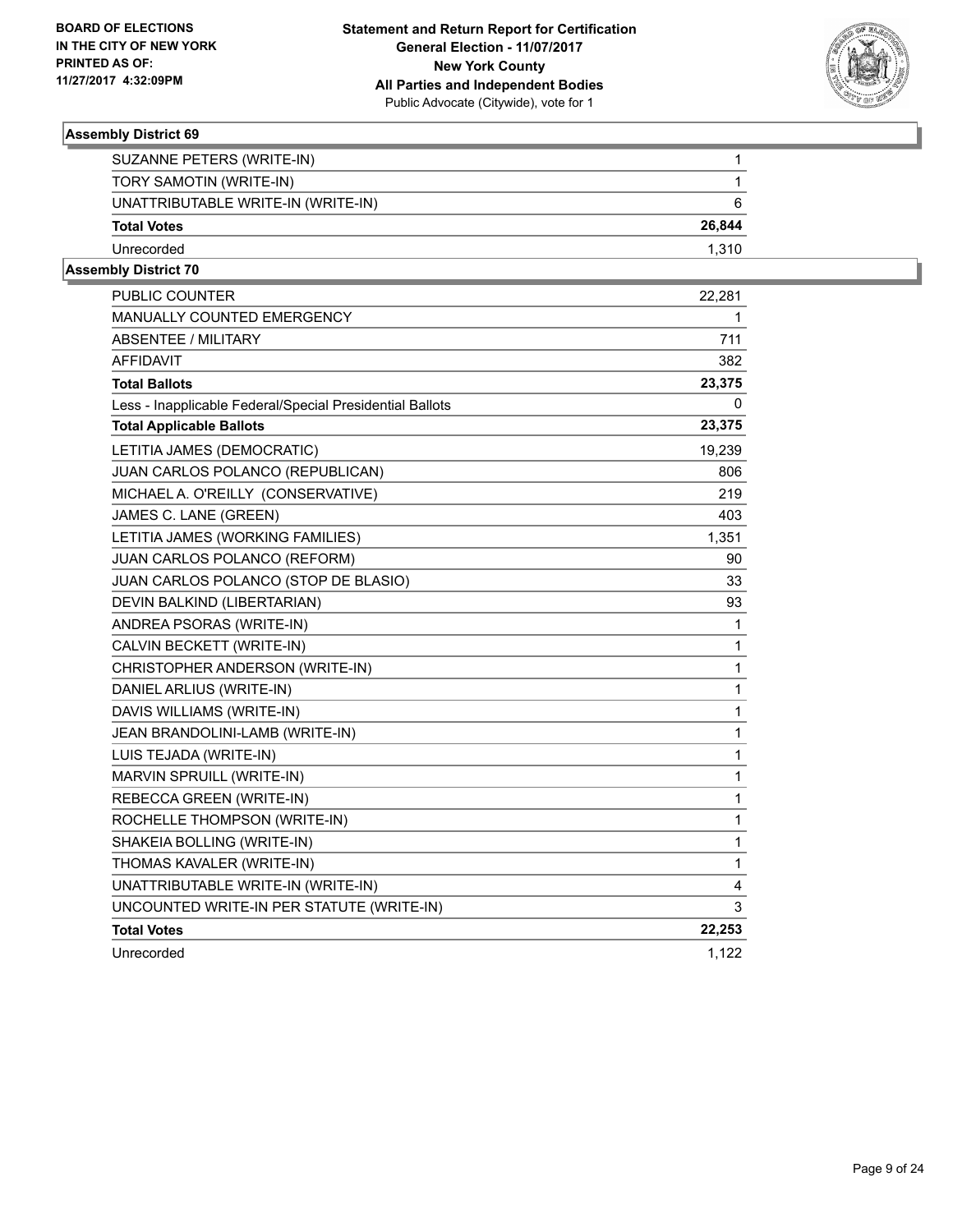

| <b>PUBLIC COUNTER</b>                                    | 21,654       |
|----------------------------------------------------------|--------------|
| <b>MANUALLY COUNTED EMERGENCY</b>                        | 0            |
| <b>ABSENTEE / MILITARY</b>                               | 513          |
| <b>AFFIDAVIT</b>                                         | 356          |
| <b>Total Ballots</b>                                     | 22,523       |
| Less - Inapplicable Federal/Special Presidential Ballots | 0            |
| <b>Total Applicable Ballots</b>                          | 22,523       |
| LETITIA JAMES (DEMOCRATIC)                               | 17,330       |
| JUAN CARLOS POLANCO (REPUBLICAN)                         | 1,260        |
| MICHAEL A. O'REILLY (CONSERVATIVE)                       | 333          |
| JAMES C. LANE (GREEN)                                    | 422          |
| LETITIA JAMES (WORKING FAMILIES)                         | 1,495        |
| JUAN CARLOS POLANCO (REFORM)                             | 122          |
| JUAN CARLOS POLANCO (STOP DE BLASIO)                     | 46           |
| DEVIN BALKIND (LIBERTARIAN)                              | 105          |
| ALEX CAMARDA (WRITE-IN)                                  | 1            |
| ALTON H. MADDOX (WRITE-IN)                               | $\mathbf{1}$ |
| BARBARA GRAVES POLLER (WRITE-IN)                         | 1            |
| DAVE EIENBACH (WRITE-IN)                                 | 1            |
| DAVID C. EISENBACH (WRITE-IN)                            | 1            |
| DAVID EISENBACH (WRITE-IN)                               | 8            |
| DAVID EISENBERG (WRITE-IN)                               | 1            |
| HANNAH MERCHES (WRITE-IN)                                | 1            |
| <b>ISAIAH BING (WRITE-IN)</b>                            | 1            |
| <b>JAMES ENTIN (WRITE-IN)</b>                            | $\mathbf{1}$ |
| LEOLA MADDOX (WRITE-IN)                                  | $\mathbf{1}$ |
| MARC FLIEDNER (WRITE-IN)                                 | 1            |
| MARVIN SYRIAQUE (WRITE-IN)                               | 1            |
| ROBERT JACKSON (WRITE-IN)                                | 2            |
| TIMOTHY MCDERRAH (WRITE-IN)                              | $\mathbf{1}$ |
| UNATTRIBUTABLE WRITE-IN (WRITE-IN)                       | 3            |
| UNCOUNTED WRITE-IN PER STATUTE (WRITE-IN)                | 4            |
| <b>Total Votes</b>                                       | 21,143       |
| Unrecorded                                               | 1,380        |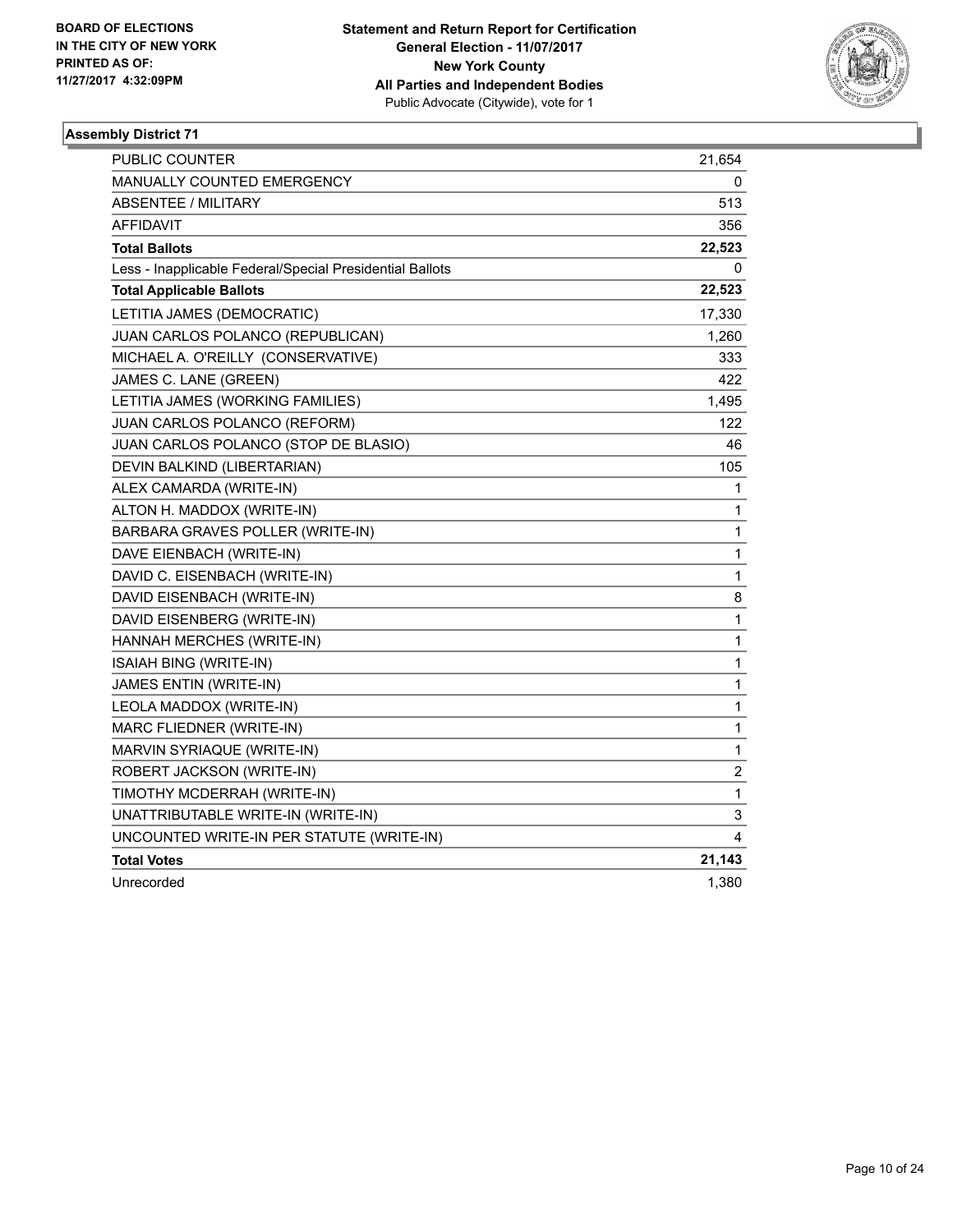

| <b>PUBLIC COUNTER</b>                                    | 16,395 |
|----------------------------------------------------------|--------|
| <b>MANUALLY COUNTED EMERGENCY</b>                        | 0      |
| <b>ABSENTEE / MILITARY</b>                               | 293    |
| <b>AFFIDAVIT</b>                                         | 249    |
| <b>Total Ballots</b>                                     | 16,937 |
| Less - Inapplicable Federal/Special Presidential Ballots | 0      |
| <b>Total Applicable Ballots</b>                          | 16,937 |
| LETITIA JAMES (DEMOCRATIC)                               | 11,274 |
| JUAN CARLOS POLANCO (REPUBLICAN)                         | 1,696  |
| MICHAEL A. O'REILLY (CONSERVATIVE)                       | 362    |
| JAMES C. LANE (GREEN)                                    | 357    |
| LETITIA JAMES (WORKING FAMILIES)                         | 982    |
| JUAN CARLOS POLANCO (REFORM)                             | 183    |
| JUAN CARLOS POLANCO (STOP DE BLASIO)                     | 58     |
| DEVIN BALKIND (LIBERTARIAN)                              | 90     |
| DAVID EISENBACH (WRITE-IN)                               | 15     |
| DAVID SACK (WRITE-IN)                                    | 1      |
| ED GOLDMAN (WRITE-IN)                                    | 1      |
| JANE S MORTON (WRITE-IN)                                 | 1      |
| LIAM WALSH (WRITE-IN)                                    | 1      |
| LUNE WADE (WRITE-IN)                                     | 1      |
| PREET BHARARA (WRITE-IN)                                 | 1      |
| RICH HERRERA (WRITE-IN)                                  | 1      |
| SCOTT STRINGER (WRITE-IN)                                | 1      |
| STEVEN DAMSKY (WRITE-IN)                                 | 1      |
| UNATTRIBUTABLE WRITE-IN (WRITE-IN)                       | 3      |
| <b>Total Votes</b>                                       | 15,029 |
| Unrecorded                                               | 1,908  |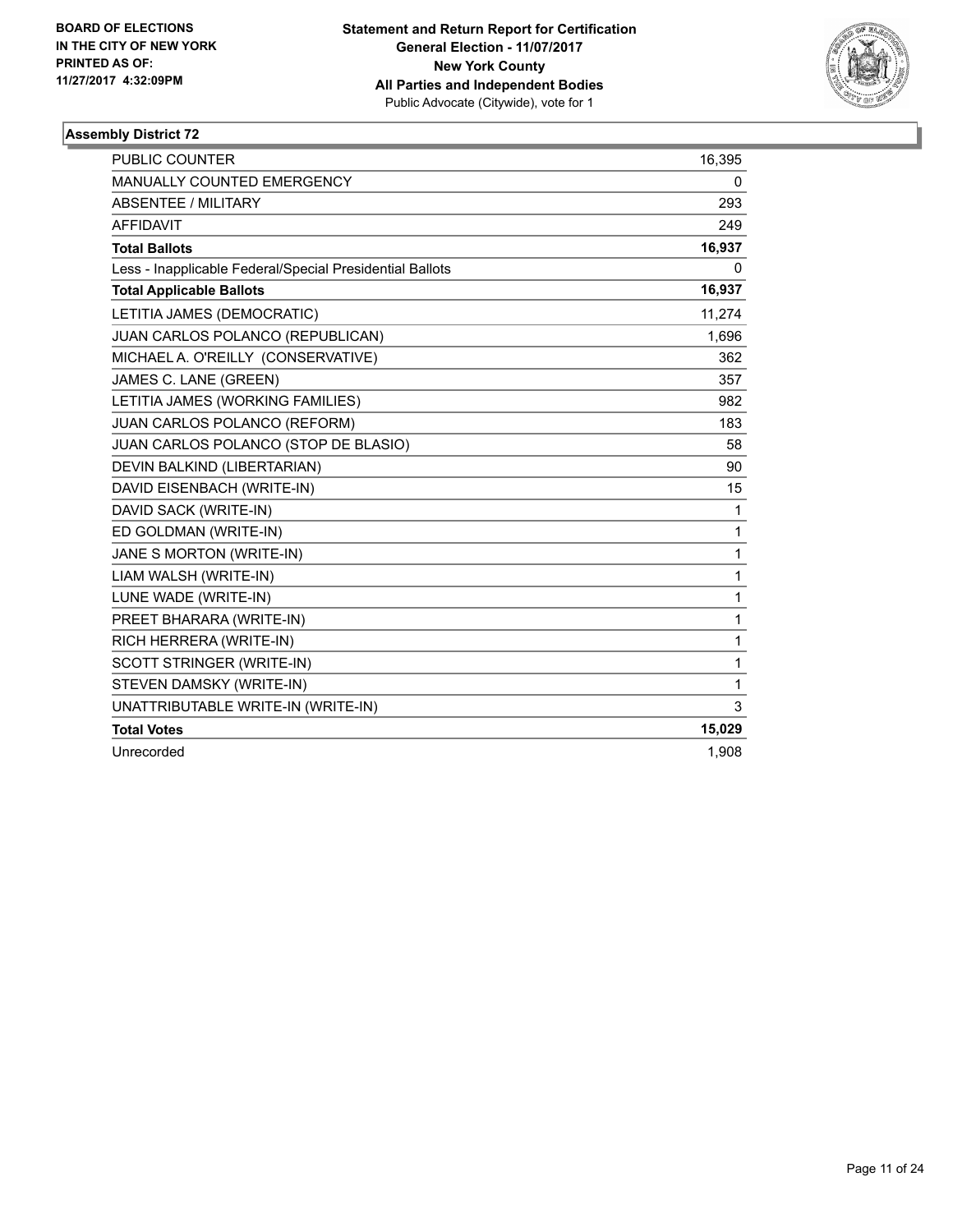

| <b>PUBLIC COUNTER</b>                                    | 22,827 |
|----------------------------------------------------------|--------|
| MANUALLY COUNTED EMERGENCY                               | 0      |
| <b>ABSENTEE / MILITARY</b>                               | 978    |
| AFFIDAVIT                                                | 228    |
| <b>Total Ballots</b>                                     | 24,033 |
| Less - Inapplicable Federal/Special Presidential Ballots | 0      |
| <b>Total Applicable Ballots</b>                          | 24,033 |
| LETITIA JAMES (DEMOCRATIC)                               | 13,365 |
| JUAN CARLOS POLANCO (REPUBLICAN)                         | 6,025  |
| MICHAEL A. O'REILLY (CONSERVATIVE)                       | 1,595  |
| JAMES C. LANE (GREEN)                                    | 504    |
| LETITIA JAMES (WORKING FAMILIES)                         | 747    |
| JUAN CARLOS POLANCO (REFORM)                             | 168    |
| JUAN CARLOS POLANCO (STOP DE BLASIO)                     | 146    |
| DEVIN BALKIND (LIBERTARIAN)                              | 265    |
| ALEXANDRA LINCOLN ROBERTSON (WRITE-IN)                   | 1      |
| AMMANIE AHMED (WRITE-IN)                                 | 1      |
| ANN ADAMS (WRITE-IN)                                     | 1      |
| ARTHUR SCHIFF (WRITE-IN)                                 | 1      |
| BEN MEXENSEN (WRITE-IN)                                  | 1      |
| BENJAMIN SCHANBACK (WRITE-IN)                            | 1      |
| BRENDAN MCBRYAN (WRITE-IN)                               | 1      |
| CHAPMAN DARK (WRITE-IN)                                  | 1      |
| CHRISTINE QUINN (WRITE-IN)                               | 1      |
| DAN QUART (WRITE-IN)                                     | 4      |
| DANIEL E. FORD (WRITE-IN)                                | 1      |
| DANIEL SAUNDRON (WRITE-IN)                               | 1      |
| DANIEL SQUADRON (WRITE-IN)                               | 5      |
| DAVID CHEN (WRITE-IN)                                    | 1      |
| DAVID EISENBACH (WRITE-IN)                               | 1      |
| ETHAN FUBKOFF (WRITE-IN)                                 | 1      |
| <b>GLEN MARTIN MILLER (WRITE-IN)</b>                     | 1      |
| HILLARY CLINTON (WRITE-IN)                               | 1      |
| JOHN SMITH (WRITE-IN)                                    | 1      |
| JOLIE SCHWAB (WRITE-IN)                                  | 1      |
| JONATHAN KIMMEL (WRITE-IN)                               | 1      |
| JOSHUA GOLDFEIN (WRITE-IN)                               | 1      |
| KUMAR CHATINI (WRITE-IN)                                 | 1      |
| LYNN ELLSWORTH (WRITE-IN)                                | 1      |
| NANCY A BIALLER (WRITE-IN)                               | 1      |
| OMARI DILLARD (WRITE-IN)                                 | 1      |
| PATRICK KIERNAN (WRITE-IN)                               | 1      |
| RACHAEL LINDAHL (WRITE-IN)                               | 1      |
| RANDOLPH DELFRANCO (WRITE-IN)                            | 1      |
| ROSIE CAT (WRITE-IN)                                     | 1      |
| SHARI HYMAN (WRITE-IN)                                   | 1      |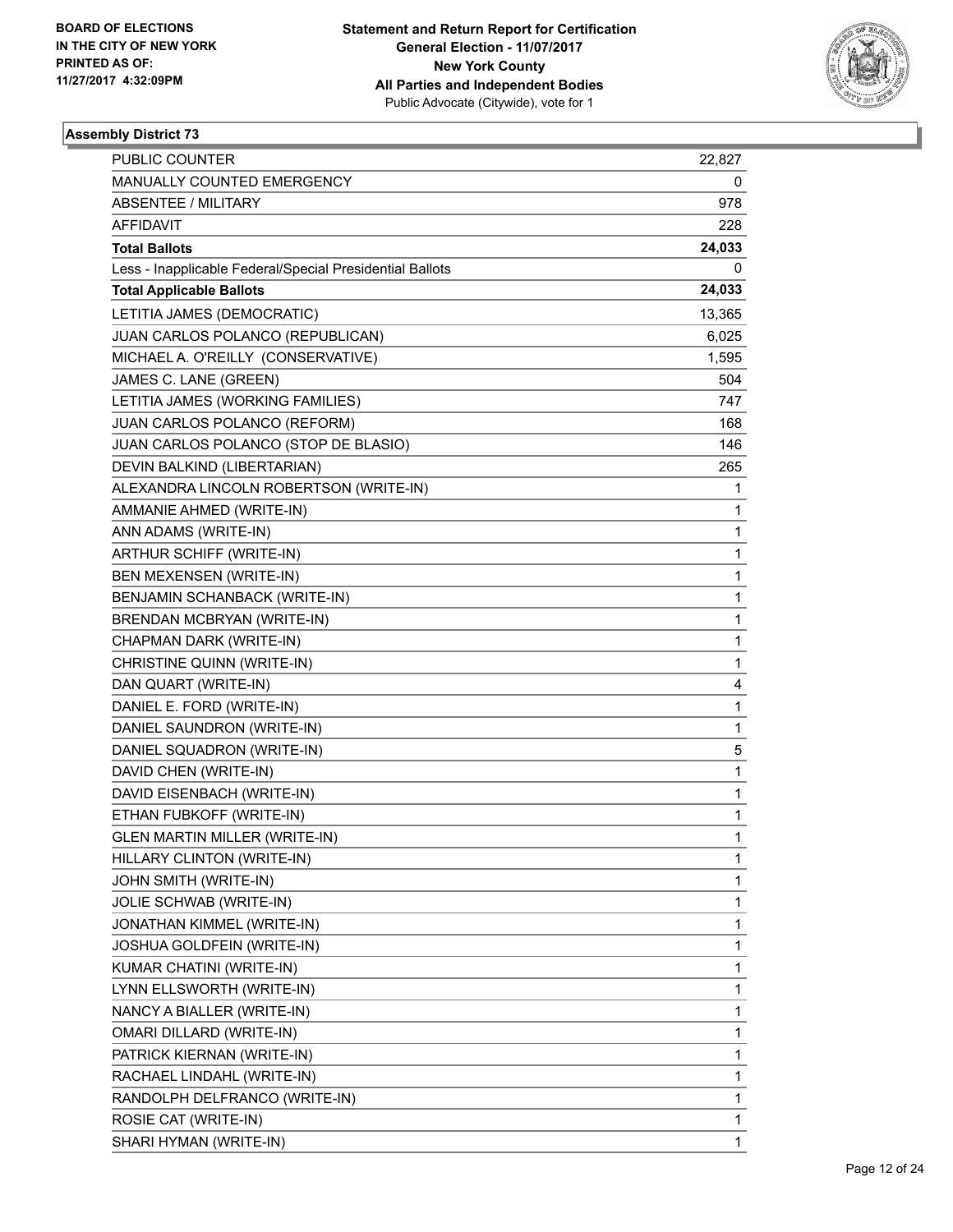

| SPENCER MOXLEY (WRITE-IN)          |        |
|------------------------------------|--------|
| STEVEN THEL (WRITE-IN)             |        |
| STRINGER BELL (WRITE-IN)           |        |
| TRACY SIGAL (WRITE-IN)             |        |
| UNATTRIBUTABLE WRITE-IN (WRITE-IN) | 6      |
| <b>Total Votes</b>                 | 22,863 |
| Unrecorded                         | 1.170  |

| PUBLIC COUNTER                                           | 21,830 |
|----------------------------------------------------------|--------|
| MANUALLY COUNTED EMERGENCY                               | 0      |
| ABSENTEE / MILITARY                                      | 588    |
| <b>AFFIDAVIT</b>                                         | 247    |
| <b>Total Ballots</b>                                     | 22,665 |
| Less - Inapplicable Federal/Special Presidential Ballots | 0      |
| <b>Total Applicable Ballots</b>                          | 22,665 |
| LETITIA JAMES (DEMOCRATIC)                               | 15,031 |
| JUAN CARLOS POLANCO (REPUBLICAN)                         | 2,655  |
| MICHAEL A. O'REILLY (CONSERVATIVE)                       | 1,160  |
| JAMES C. LANE (GREEN)                                    | 572    |
| LETITIA JAMES (WORKING FAMILIES)                         | 1,528  |
| JUAN CARLOS POLANCO (REFORM)                             | 157    |
| JUAN CARLOS POLANCO (STOP DE BLASIO)                     | 95     |
| DEVIN BALKIND (LIBERTARIAN)                              | 224    |
| BILL DE BLASIO (WRITE-IN)                                | 1      |
| <b>BRIAN LEHSEW (WRITE-IN)</b>                           | 1      |
| CAROLYN CONABOY (WRITE-IN)                               | 1      |
| CHRISTOPHER CASEY (WRITE-IN)                             | 1      |
| CLAUDE WINFIELD (WRITE-IN)                               | 1      |
| DAN GARODNICK (WRITE-IN)                                 | 1      |
| DANIEL SQUADRON (WRITE-IN)                               | 1      |
| DAVID MURGIO (WRITE-IN)                                  | 1      |
| HOWARD RUBINSTEIN (WRITE-IN)                             | 1      |
| JAMES SHIPP (WRITE-IN)                                   | 1      |
| JANOS MARTON (WRITE-IN)                                  | 1      |
| <b>JOSH THOMPSON (WRITE-IN)</b>                          | 1      |
| <b>JULIO SURIEL (WRITE-IN)</b>                           | 1      |
| KEITH POWERS (WRITE-IN)                                  | 1      |
| LARRY ELDER (WRITE-IN)                                   | 1      |
| MARC FLIEDNER (WRITE-IN)                                 | 3      |
| PENNY KING (WRITE-IN)                                    | 1      |
| RICHARD RAVICH (WRITE-IN)                                | 1      |
| TYRION LANNISTER (WRITE-IN)                              | 1      |
| UNATTRIBUTABLE WRITE-IN (WRITE-IN)                       | 8      |
| VINNY STIGMA (WRITE-IN)                                  | 1      |
| <b>Total Votes</b>                                       | 21,452 |
| Unrecorded                                               | 1,213  |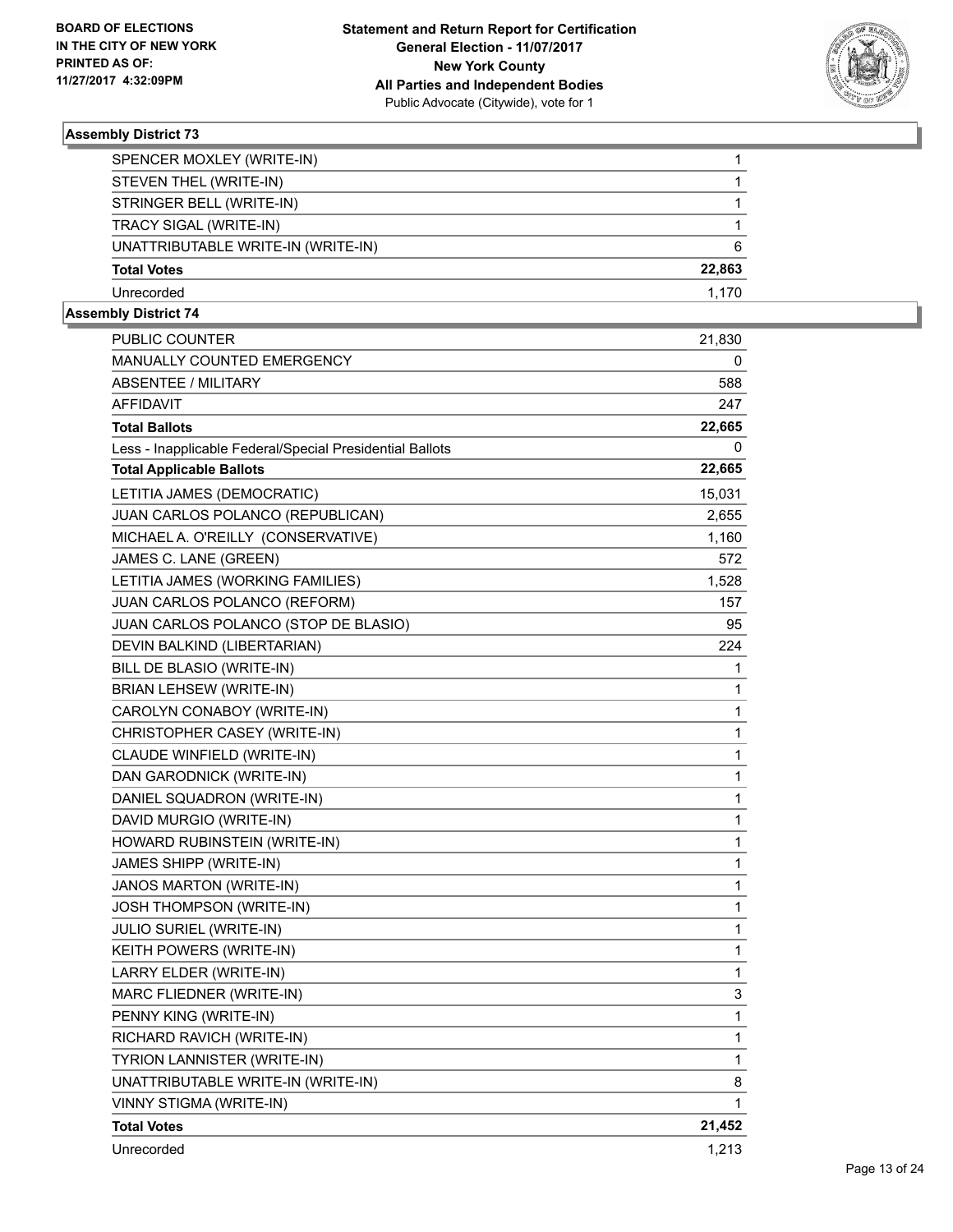

| PUBLIC COUNTER                                           | 21,293                  |
|----------------------------------------------------------|-------------------------|
| MANUALLY COUNTED EMERGENCY                               | 0                       |
| ABSENTEE / MILITARY                                      | 692                     |
| AFFIDAVIT                                                | 317                     |
| <b>Total Ballots</b>                                     | 22,302                  |
| Less - Inapplicable Federal/Special Presidential Ballots | 0                       |
| <b>Total Applicable Ballots</b>                          | 22,302                  |
| LETITIA JAMES (DEMOCRATIC)                               | 15,165                  |
| JUAN CARLOS POLANCO (REPUBLICAN)                         | 2,562                   |
| MICHAEL A. O'REILLY (CONSERVATIVE)                       | 934                     |
| JAMES C. LANE (GREEN)                                    | 600                     |
| LETITIA JAMES (WORKING FAMILIES)                         | 1,596                   |
| JUAN CARLOS POLANCO (REFORM)                             | 151                     |
| JUAN CARLOS POLANCO (STOP DE BLASIO)                     | 83                      |
| DEVIN BALKIND (LIBERTARIAN)                              | 233                     |
| BERNARD R. BLOCK (WRITE-IN)                              | 1                       |
| CHRISTINE QUINN (WRITE-IN)                               | 1                       |
| DANIEL SQUADRON (WRITE-IN)                               | $\overline{c}$          |
| DAVID EISENBACH (WRITE-IN)                               | 4                       |
| EDWARD SUN (WRITE-IN)                                    | 1                       |
| ELIZABETH OSTROW (WRITE-IN)                              | $\overline{\mathbf{c}}$ |
| ERROL LOUIS (WRITE-IN)                                   | 1                       |
| <b>GALE BREWER (WRITE-IN)</b>                            | 1                       |
| JOE GIRARDI (WRITE-IN)                                   | 1                       |
| JOSE FLORES (WRITE-IN)                                   | 1                       |
| JOSEPH JOEY DZUZAK (WRITE-IN)                            | 1                       |
| JOSHUA ROGERS (WRITE-IN)                                 | 1                       |
| <b>JUAN TORRES (WRITE-IN)</b>                            | 1                       |
| JULIA KRAMER (WRITE-IN)                                  | 1                       |
| LAYLA BARRETTO (WRITE-IN)                                | 1                       |
| LUCY MARTY (WRITE-IN)                                    | 1                       |
| MARISA REDANTY (WRITE-IN)                                | 1                       |
| <b>MARK GREEN (WRITE-IN)</b>                             | 1                       |
| MICHAEL BLOOMBERG (WRITE-IN)                             | 1                       |
| MICHAEL MCGREGOR (WRITE-IN)                              | 1                       |
| NILY ROZIC (WRITE-IN)                                    | 1                       |
| PAUL WHITMIRE (WRITE-IN)                                 | 1                       |
| PHILLIP W. WEISS (WRITE-IN)                              | 1                       |
| REBECCA ISAACS (WRITE-IN)                                | 1                       |
| RICHARD E. STONE (WRITE-IN)                              | 1                       |
| ROBERT PETER CUTHBERT JR. (WRITE-IN)                     | 1                       |
| SCOTT DELEA (WRITE-IN)                                   | 1                       |
| UNATTRIBUTABLE WRITE-IN (WRITE-IN)                       | 8                       |
| UNCOUNTED WRITE-IN PER STATUTE (WRITE-IN)                | 1                       |
| <b>VERNON STEWART (WRITE-IN)</b>                         | 1                       |
| <b>Total Votes</b>                                       | 21,366                  |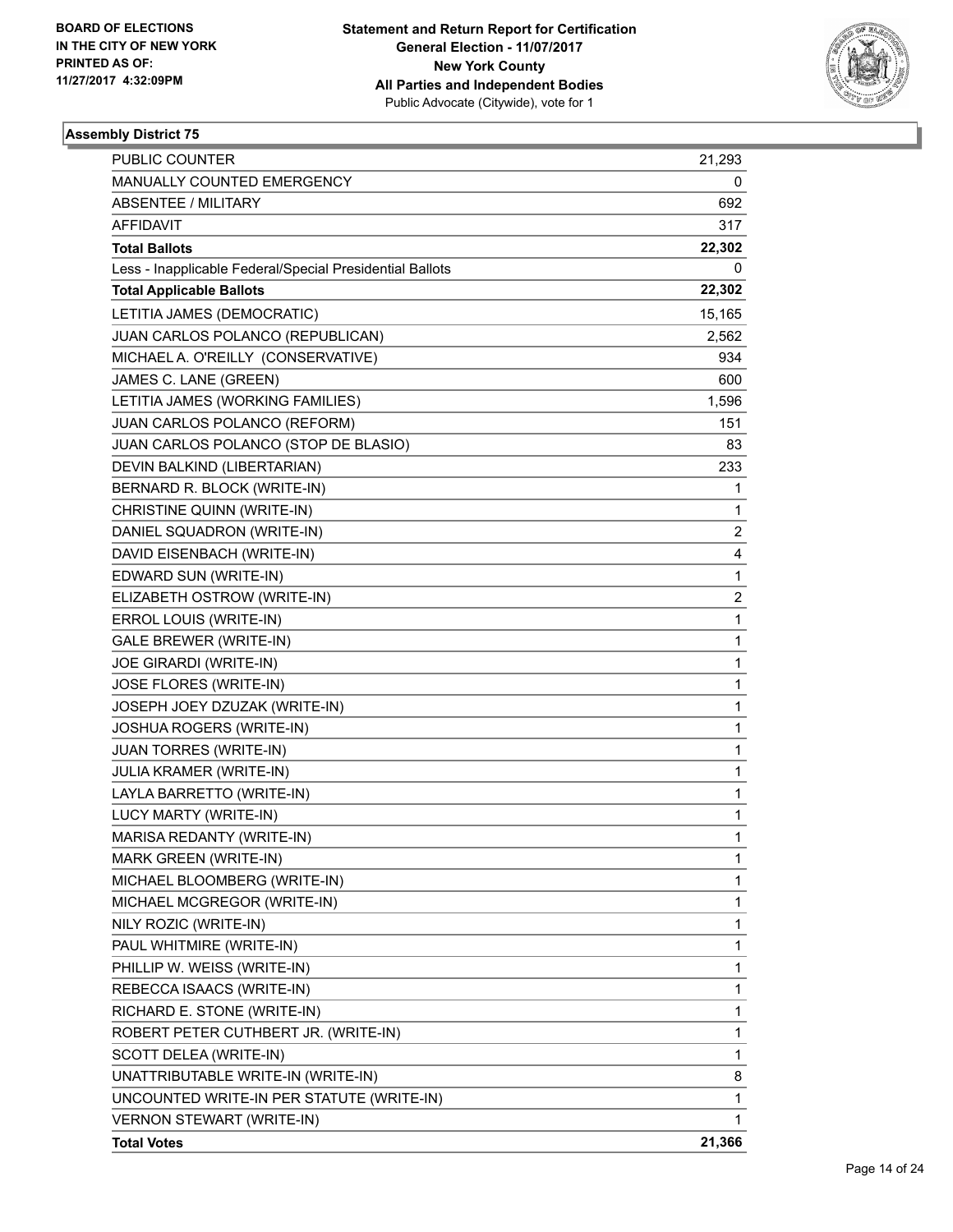Unrecorded 936

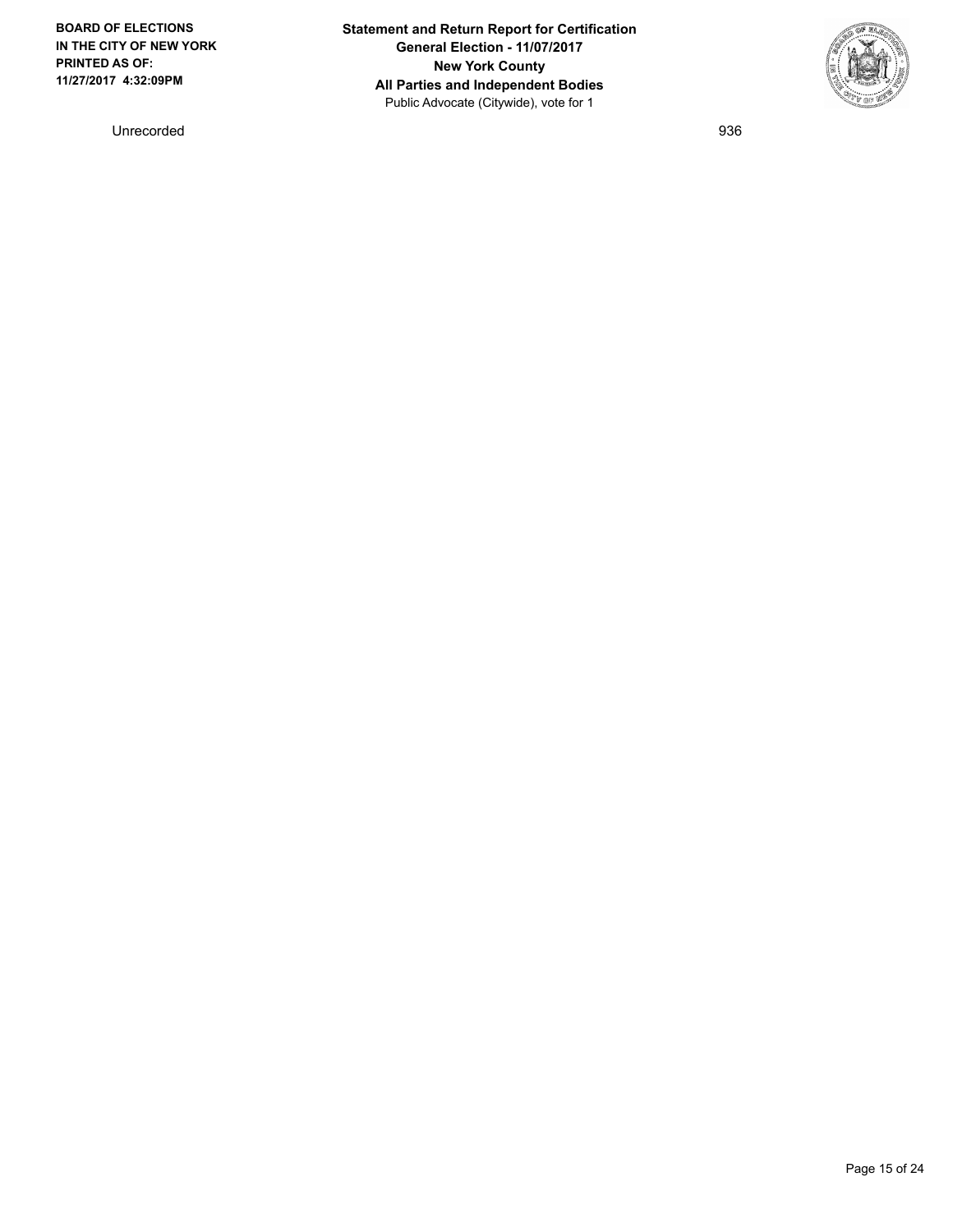

| PUBLIC COUNTER                                           | 23,201                  |
|----------------------------------------------------------|-------------------------|
| MANUALLY COUNTED EMERGENCY                               | 0                       |
| <b>ABSENTEE / MILITARY</b>                               | 710                     |
| <b>AFFIDAVIT</b>                                         | 286                     |
| <b>Total Ballots</b>                                     | 24,197                  |
| Less - Inapplicable Federal/Special Presidential Ballots | 0                       |
| <b>Total Applicable Ballots</b>                          | 24,197                  |
| LETITIA JAMES (DEMOCRATIC)                               | 14,665                  |
| JUAN CARLOS POLANCO (REPUBLICAN)                         | 4,798                   |
| MICHAEL A. O'REILLY (CONSERVATIVE)                       | 1,579                   |
| JAMES C. LANE (GREEN)                                    | 533                     |
| LETITIA JAMES (WORKING FAMILIES)                         | 852                     |
| JUAN CARLOS POLANCO (REFORM)                             | 146                     |
| JUAN CARLOS POLANCO (STOP DE BLASIO)                     | 129                     |
| DEVIN BALKIND (LIBERTARIAN)                              | 251                     |
| ALEX BEOLA (WRITE-IN)                                    | 1                       |
| ALISON D. BELL (WRITE-IN)                                | 1                       |
| ALLIE COHEN (WRITE-IN)                                   | 1                       |
| ANDREW HOHMANN (WRITE-IN)                                | 1                       |
| BEARLEY J KOALY (WRITE-IN)                               | 1                       |
| BERNIE SANDERS (WRITE-IN)                                | 1                       |
| <b>BOOMER BLAUNER (WRITE-IN)</b>                         | 1                       |
| DAVID EISENBACH (WRITE-IN)                               | 3                       |
| ELIZABETH KRUEGER (WRITE-IN)                             | 1                       |
| EVE MOSKOWITZ (WRITE-IN)                                 | 1                       |
| FRANK DWYER SR (WRITE-IN)                                | $\overline{\mathbf{c}}$ |
| <b>GLORIA RAKOVIC (WRITE-IN)</b>                         | $\overline{\mathbf{c}}$ |
| HONORABLE LAURA WARD (WRITE-IN)                          | 1                       |
| HOWARD ROTBLATT (WRITE-IN)                               | 1                       |
| JASON S. ABRAMS (WRITE-IN)                               | 1                       |
| JAY WILLIAMS (WRITE-IN)                                  | 1                       |
| KEVIN WENDUM (WRITE-IN)                                  | 1                       |
| LESLIA SHAPIRO (WRITE-IN)                                | 1                       |
| MARC FLIEDNER (WRITE-IN)                                 | 1                       |
| MICHAEL BLOOMBERG (WRITE-IN)                             | 1                       |
| NILY ROZIC (WRITE-IN)                                    | 1                       |
| PATRICK BILIBAO (WRITE-IN)                               | 1                       |
| REBBECA HARARIE (WRITE-IN)                               | 1                       |
| RUDY DEL FRANCO (WRITE-IN)                               | 1                       |
| SCOTT M. STRINGER (WRITE-IN)                             | 1                       |
| SEYMOUR DOLL (WRITE-IN)                                  | 1                       |
| SHANE YOUNG (WRITE-IN)                                   | 1                       |
| TOM HANKS (WRITE-IN)                                     | 1                       |
| UNATTRIBUTABLE WRITE-IN (WRITE-IN)                       | 9                       |
| ZOEY F OROL (WRITE-IN)                                   | 1                       |
| <b>Total Votes</b>                                       | 22,995                  |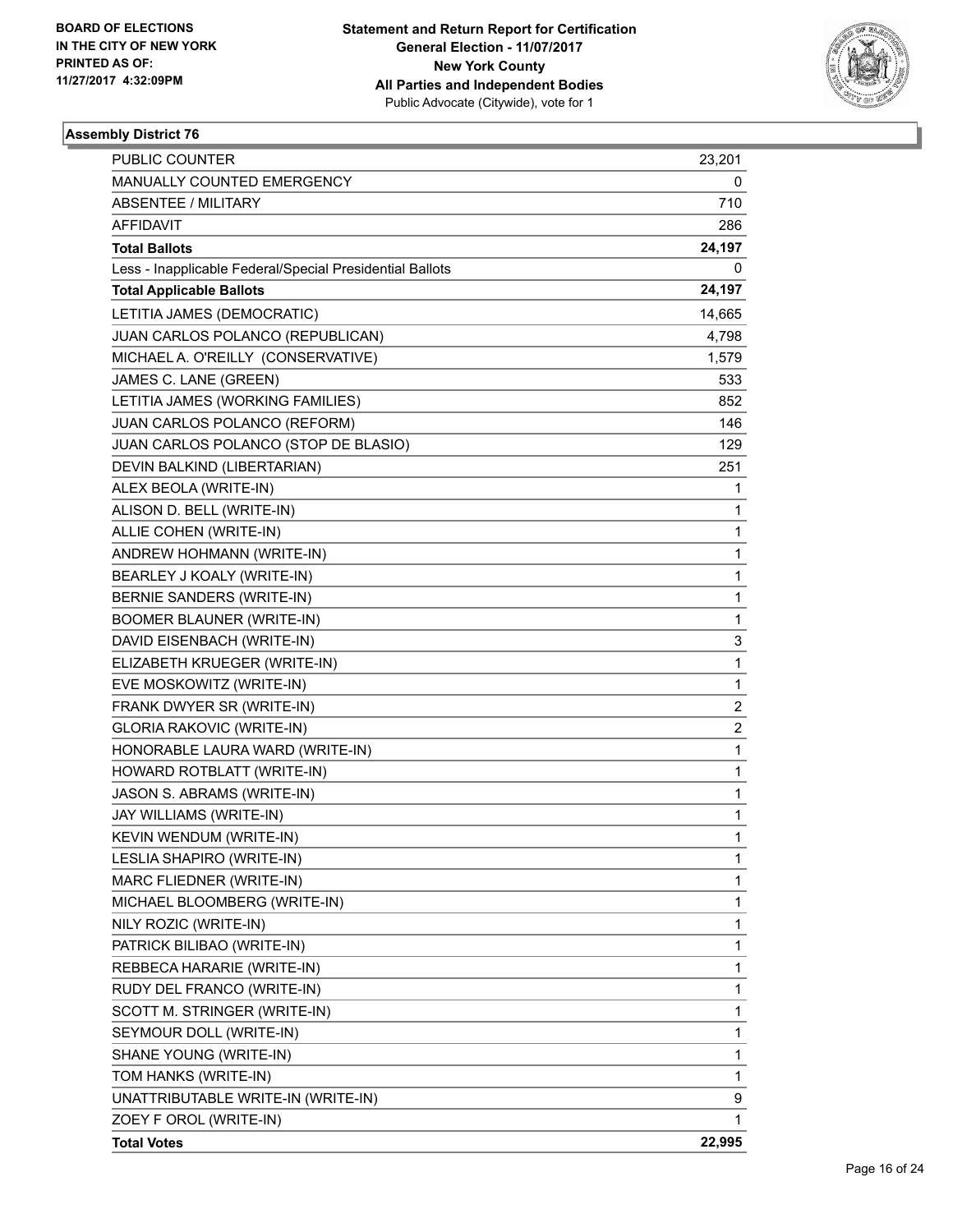Unrecorded 1,202

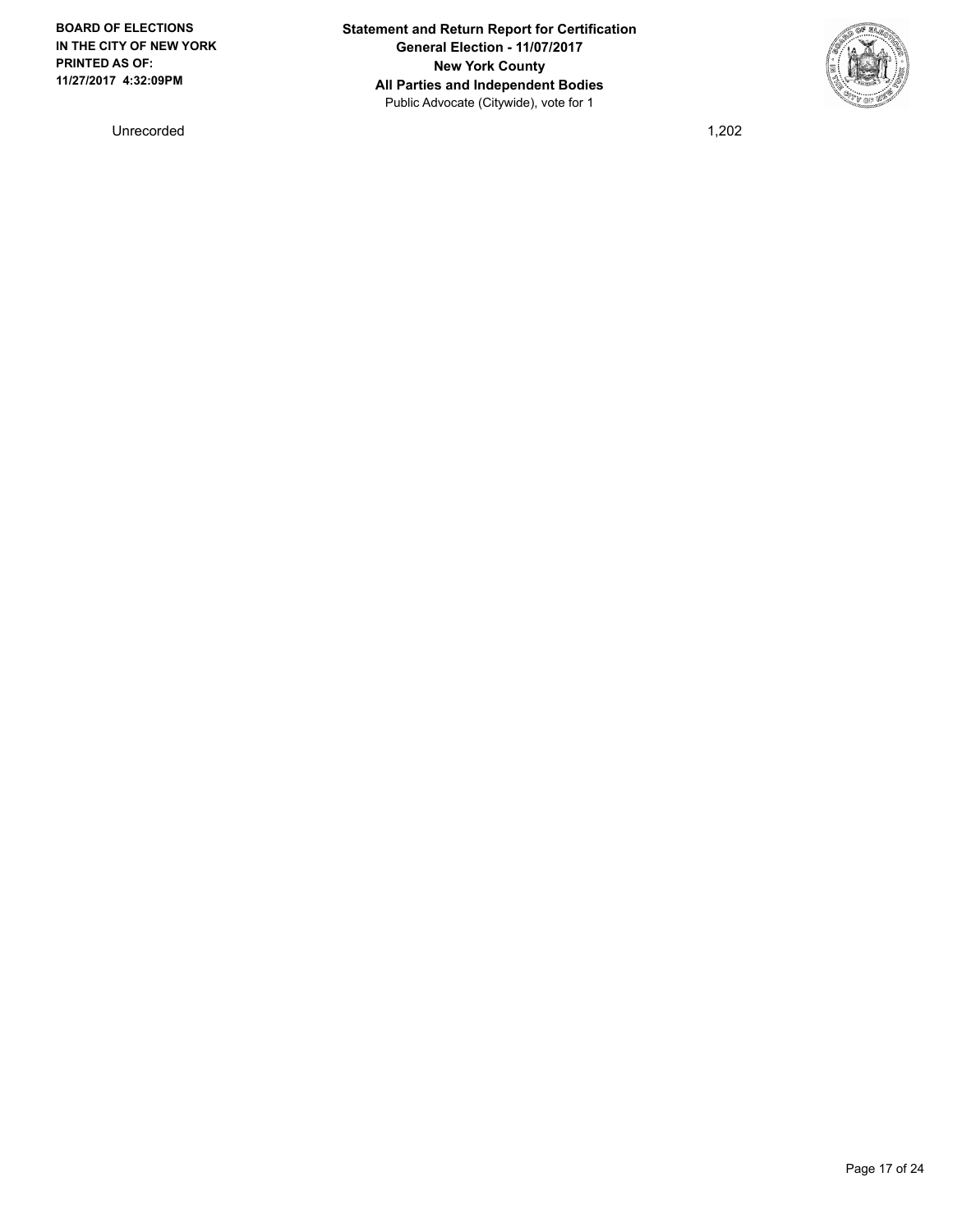

| PUBLIC COUNTER                                           | 261,041 |
|----------------------------------------------------------|---------|
| MANUALLY COUNTED EMERGENCY                               | 1       |
| <b>ABSENTEE / MILITARY</b>                               | 7,710   |
| AFFIDAVIT                                                | 3,327   |
| <b>Total Ballots</b>                                     | 272,079 |
| Less - Inapplicable Federal/Special Presidential Ballots | 0       |
| <b>Total Applicable Ballots</b>                          | 272,079 |
| LETITIA JAMES (DEMOCRATIC)                               | 186,915 |
| JUAN CARLOS POLANCO (REPUBLICAN)                         | 31,206  |
| MICHAEL A. O'REILLY (CONSERVATIVE)                       | 9,868   |
| JAMES C. LANE (GREEN)                                    | 6,160   |
| LETITIA JAMES (WORKING FAMILIES)                         | 16,586  |
| JUAN CARLOS POLANCO (REFORM)                             | 1,704   |
| JUAN CARLOS POLANCO (STOP DE BLASIO)                     | 988     |
| DEVIN BALKIND (LIBERTARIAN)                              | 2,276   |
| ADRIENNE KOCH (WRITE-IN)                                 | 1       |
| ALAN DERSHOWITZ (WRITE-IN)                               | 1       |
| ALEX BEOLA (WRITE-IN)                                    | 1       |
| ALEX CAMARDA (WRITE-IN)                                  | 2       |
| ALEXANDER BERMAN (WRITE-IN)                              | 1       |
| ALEXANDRA LINCOLN ROBERTSON (WRITE-IN)                   | 1       |
| ALICIA BARKSIDE (WRITE-IN)                               | 1       |
| ALISON D. BELL (WRITE-IN)                                | 1       |
| ALLIE COHEN (WRITE-IN)                                   | 1       |
| ALTON H. MADDOX (WRITE-IN)                               | 1       |
| ALVIS PRETZEL (WRITE-IN)                                 | 1       |
| AMMANIE AHMED (WRITE-IN)                                 | 1       |
| ANDREA PSORAS (WRITE-IN)                                 | 1       |
| ANDREW HOHMANN (WRITE-IN)                                | 1       |
| ANDREW TILEN (WRITE-IN)                                  | 1       |
| ANN ADAMS (WRITE-IN)                                     | 1       |
| ARTHUR SCHIFF (WRITE-IN)                                 | 1       |
| BARACK OBAMA (WRITE-IN)                                  | 1       |
| BARBARA GRAVES POLLER (WRITE-IN)                         | 1       |
| BARBARA ROSENTHAL (WRITE-IN)                             | 1       |
| BEARLEY J KOALY (WRITE-IN)                               | 1       |
| BEN MEXENSEN (WRITE-IN)                                  | 1       |
| BENJAMIN PODIETZ (WRITE-IN)                              | 1       |
| BENJAMIN SCHANBACK (WRITE-IN)                            | 1       |
| BERNARD R. BLOCK (WRITE-IN)                              | 1       |
| BERNIE SANDERS (WRITE-IN)                                | 1       |
| BILL DE BLASIO (WRITE-IN)                                | 2       |
| <b>BOB GANGI (WRITE-IN)</b>                              | 1       |
| BOB LEONARD (WRITE-IN)                                   | 1       |
| BOOMER BLAUNER (WRITE-IN)                                | 1       |
| BRENDAN MCBRYAN (WRITE-IN)                               | 1       |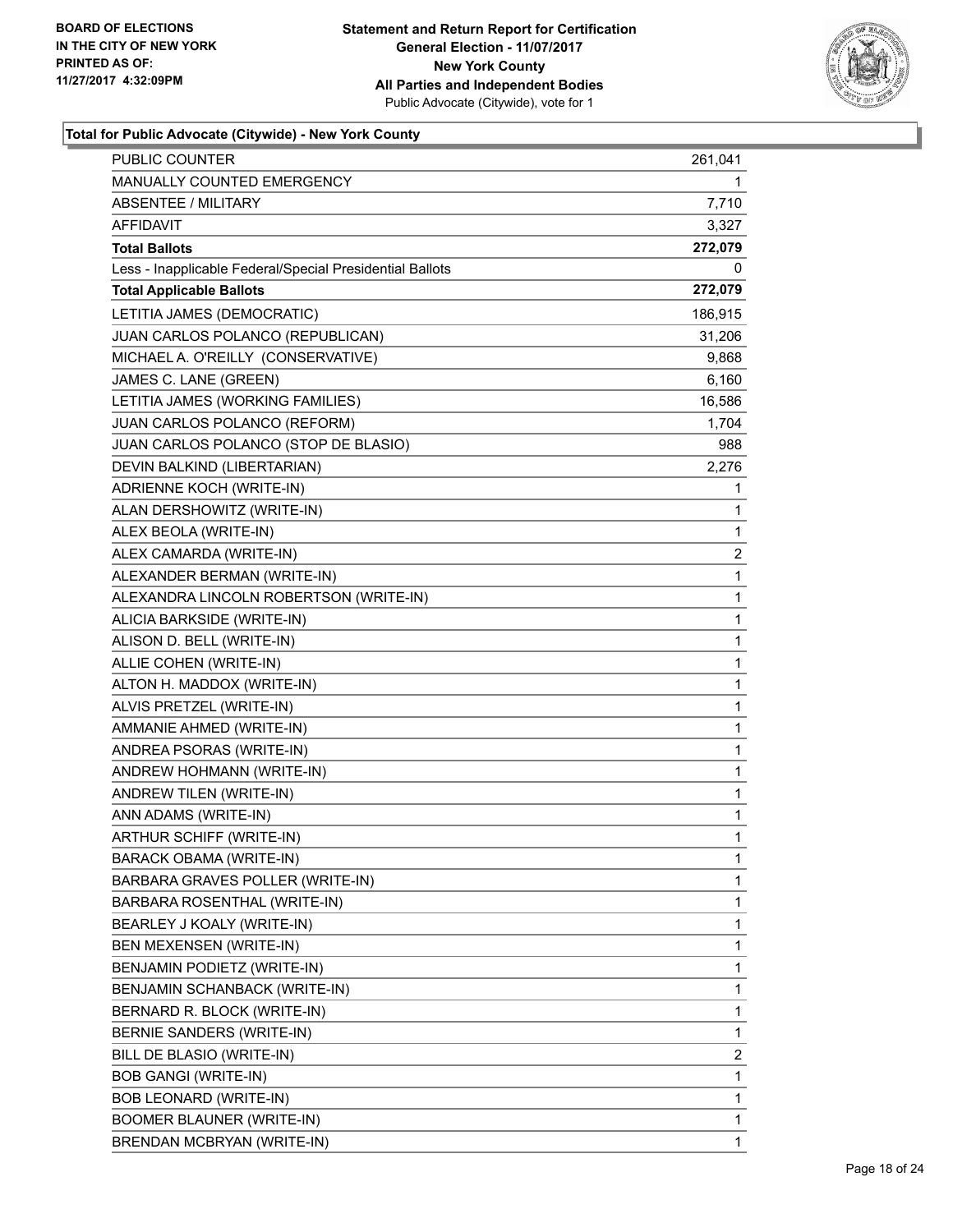

| BRIAN LEHSEW (WRITE-IN)         | 1  |
|---------------------------------|----|
| <b>BRUCE FRENCH (WRITE-IN)</b>  | 1  |
| CALVIN BECKETT (WRITE-IN)       | 1  |
| CAROLINE KENNEDY (WRITE-IN)     | 1  |
| CAROLYN CONABOY (WRITE-IN)      | 1  |
| CHAPMAN DARK (WRITE-IN)         | 1  |
| CHARLES SCHILLING (WRITE-IN)    | 1  |
| CHRISTINE QUINN (WRITE-IN)      | 5  |
| CHRISTOPHER ANDERSON (WRITE-IN) | 1  |
| CHRISTOPHER CASEY (WRITE-IN)    | 1  |
| CHRISTOPHER MARTE (WRITE-IN)    | 1  |
| CLAUDE WINFIELD (WRITE-IN)      | 1  |
| CLEO KASSELL-YUNG (WRITE-IN)    | 1  |
| COREY D. JOHNSON (WRITE-IN)     | 1  |
| COREY JOHNSON (WRITE-IN)        | 1  |
| DAN GARODNICK (WRITE-IN)        | 1  |
| DAN JACOB (WRITE-IN)            | 1  |
| DAN NATURMAN (WRITE-IN)         | 1  |
| DAN QUART (WRITE-IN)            | 4  |
| DAN SQUADRON (WRITE-IN)         | 1  |
| DANIEL ARLIUS (WRITE-IN)        | 1  |
| DANIEL BERNER (WRITE-IN)        | 1  |
| DANIEL E. FORD (WRITE-IN)       | 1  |
| DANIEL HIRT (WRITE-IN)          | 1  |
| DANIEL KATZ (WRITE-IN)          | 1  |
| DANIEL SAUNDRON (WRITE-IN)      | 1  |
| DANIEL SQUADRON (WRITE-IN)      | 13 |
| DANIEL ZWEIG (WRITE-IN)         | 1  |
| DAVE EIENBACH (WRITE-IN)        | 1  |
| DAVID C. EISENBACH (WRITE-IN)   | 2  |
| DAVID CHEN (WRITE-IN)           | 1  |
| DAVID DINKINS (WRITE-IN)        | 1  |
| DAVID EISENBACH (WRITE-IN)      | 40 |
| DAVID EISENBERG (WRITE-IN)      | 1  |
| DAVID GOLDBERG (WRITE-IN)       | 2  |
| DAVID MAUSS (WRITE-IN)          | 1  |
| DAVID MIXNER (WRITE-IN)         | 1  |
| DAVID MURGIO (WRITE-IN)         | 1  |
| DAVID SACK (WRITE-IN)           | 1  |
| DAVID YASSKY (WRITE-IN)         | 1  |
| DAVIS WILLIAMS (WRITE-IN)       | 1  |
| DEBORAH DEVEDJIAN (WRITE-IN)    | 1  |
| DENA FRIEDMAN (WRITE-IN)        | 1  |
| DIAKA CAMARA (WRITE-IN)         | 1  |
| DIANA AYALA (WRITE-IN)          | 1  |
| DONALD TRUMP (WRITE-IN)         | 3  |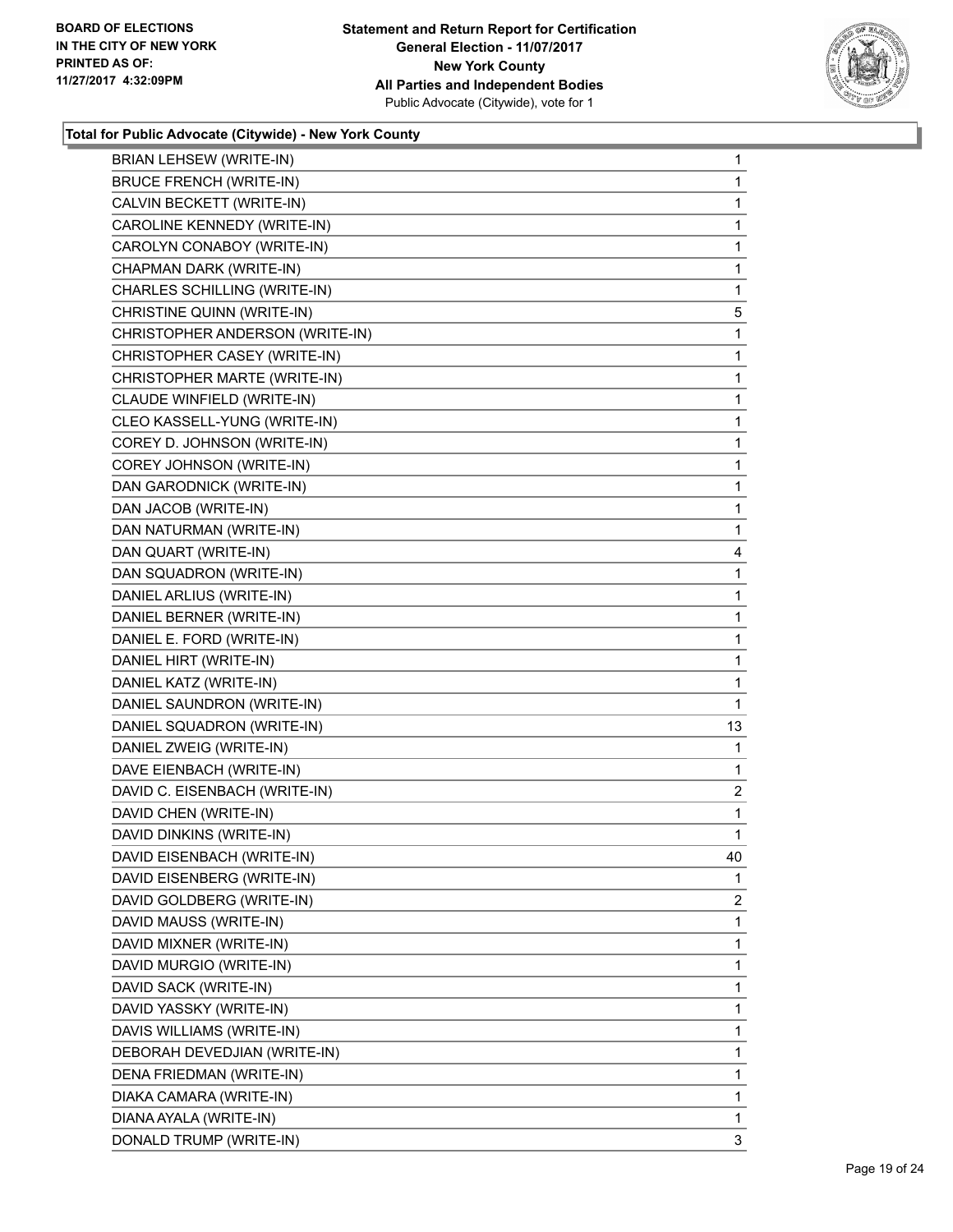

| E.S MILLER (WRITE-IN)                | 1              |
|--------------------------------------|----------------|
| ED GOLDMAN (WRITE-IN)                | 1              |
| EDWARD L POWERS ESQ (WRITE-IN)       | 1              |
| EDWARD RODRIGUEZ (WRITE-IN)          | 1              |
| EDWARD SUN (WRITE-IN)                | 1              |
| ELIZABETH KRUEGER (WRITE-IN)         | 1              |
| ELIZABETH OSTROW (WRITE-IN)          | $\mathbf{2}$   |
| ERROL LOUIS (WRITE-IN)               | 1              |
| ETHAN FUBKOFF (WRITE-IN)             | 1              |
| EVE MOSKOWITZ (WRITE-IN)             | 1              |
| FELICIA GORDON (WRITE-IN)            | 1              |
| FRANK DWYER SR (WRITE-IN)            | 3              |
| FRED NICHOLAS (WRITE-IN)             | 1              |
| FRED ZUCKERMAN (WRITE-IN)            | 1              |
| <b>GALE BREWER (WRITE-IN)</b>        | 1              |
| GEORGE KELLEN JR. (WRITE-IN)         | 1              |
| <b>GLEN MARTIN MILLER (WRITE-IN)</b> | 1              |
| GLORIA BROWNE-MARSHALL (WRITE-IN)    | 1              |
| <b>GLORIA RAKOVIC (WRITE-IN)</b>     | $\mathbf{2}$   |
| HANNAH MERCHES (WRITE-IN)            | 1              |
| HARVEY WEINSTEIN (WRITE-IN)          | 1              |
| HELEN MWALUKO (WRITE-IN)             | 1              |
| HILLARY CLINTON (WRITE-IN)           | 3              |
| HONORABLE LAURA WARD (WRITE-IN)      | 1              |
| HOWARD ROTBLATT (WRITE-IN)           | 1              |
| HOWARD RUBINSTEIN (WRITE-IN)         | 1              |
| IAN STRAUGHTER (WRITE-IN)            | 1              |
| ISAIAH BING (WRITE-IN)               | 1              |
| JAMES ENTIN (WRITE-IN)               | 1              |
| JAMES SHIPP (WRITE-IN)               | 1              |
| JANE DOE (WRITE-IN)                  | 1              |
| JANE S MORTON (WRITE-IN)             | 1              |
| JANOS MARTON (WRITE-IN)              | 1              |
| JASON S. ABRAMS (WRITE-IN)           | 1              |
| JAY BURSTEIN (WRITE-IN)              | 1              |
| JAY HAUBEN (WRITE-IN)                | 1              |
| JAY WILLIAMS (WRITE-IN)              | 1              |
| JEAN BRANDOLINI-LAMB (WRITE-IN)      | 1              |
| JIMMY FALLON (WRITE-IN)              | 1              |
| JOAN KATZMAN (WRITE-IN)              | 1              |
| JOE GIRARDI (WRITE-IN)               | $\overline{2}$ |
| JOHN BAYLEY (WRITE-IN)               | 1              |
| JOHN PODHORETE (WRITE-IN)            | 1              |
| JOHN SMITH (WRITE-IN)                | 1              |
| JOLIE SCHWAB (WRITE-IN)              | 1              |
| JONAH RECHMORZ (WRITE-IN)            | 1              |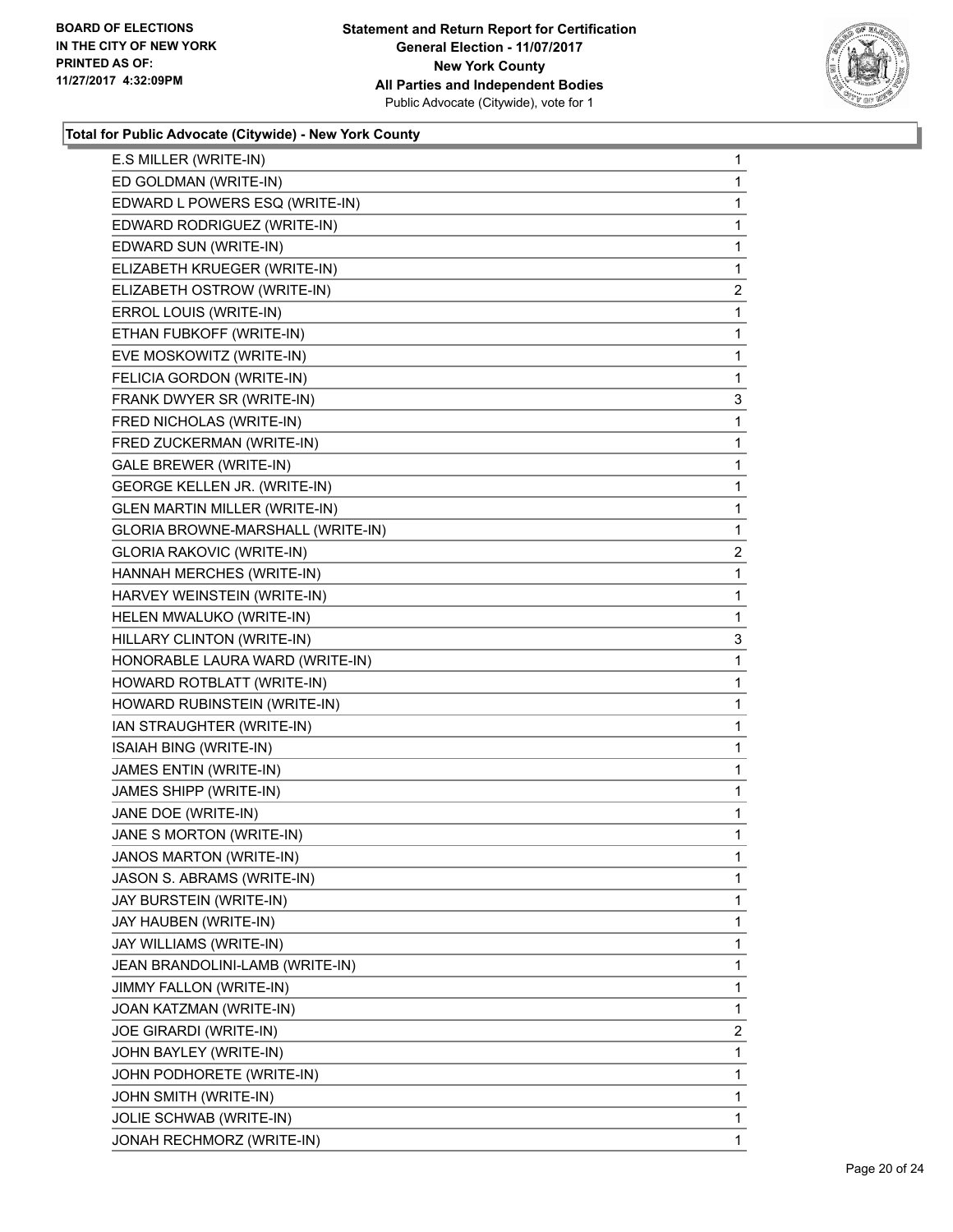

| JONATHAN GOLDIN (WRITE-IN)      | 1              |
|---------------------------------|----------------|
| JONATHAN KIMMEL (WRITE-IN)      | $\overline{2}$ |
| JORGE POSADA (WRITE-IN)         | 1              |
| JOSE FLORES (WRITE-IN)          | 1              |
| JOSE REYES (WRITE-IN)           | 1              |
| JOSEPH JOEY DZUZAK (WRITE-IN)   | 1              |
| JOSH THOMPSON (WRITE-IN)        | 1              |
| JOSHUA BOCIAN (WRITE-IN)        | 1              |
| JOSHUA GOLDFEIN (WRITE-IN)      | 1              |
| JOSHUA ROGERS (WRITE-IN)        | 1              |
| <b>JUAN TORRES (WRITE-IN)</b>   | 1              |
| <b>JUDITH BROWN (WRITE-IN)</b>  | 1              |
| JULIA KRAMER (WRITE-IN)         | 1              |
| <b>JULIO SURIEL (WRITE-IN)</b>  | $\overline{2}$ |
| JULISE HUEETAS (WRITE-IN)       | 1              |
| JUSLUEA CUTLER (WRITE-IN)       | 1              |
| JUSTINE G. CUCCIA (WRITE-IN)    | 1              |
| KATE D. LEVIN (WRITE-IN)        | 1              |
| KEITH POWERS (WRITE-IN)         | 1              |
| KEVIN WENDUM (WRITE-IN)         | 1              |
| KUMAR CHATINI (WRITE-IN)        | 1              |
| LARRY ELDER (WRITE-IN)          | 1              |
| LAYLA BARRETTO (WRITE-IN)       | 1              |
| LEOLA MADDOX (WRITE-IN)         | 1              |
| LESLIA SHAPIRO (WRITE-IN)       | 1              |
| LIAM WALSH (WRITE-IN)           | 1              |
| LIN MANUEL MIRANDA (WRITE-IN)   | 1              |
| LINDA MARCH (WRITE-IN)          | 1              |
| LINDA SARSOUR (WRITE-IN)        | 1              |
| LISE MARTINA (WRITE-IN)         | 1              |
| LORRAINE TEMPEL (WRITE-IN)      | 1              |
| LUCY MARTY (WRITE-IN)           | 1              |
| LUIS TEJADA (WRITE-IN)          | 1              |
| LUNE WADE (WRITE-IN)            | 1              |
| LYNN ELLSWORTH (WRITE-IN)       | 1              |
| MARC FLIEDNER (WRITE-IN)        | 6              |
| MARGARET CHIN (WRITE-IN)        | 1              |
| MARIAVELLA GOLDSTEIN (WRITE-IN) | 1              |
| MARIE RUKOWSKI (WRITE-IN)       | 1              |
| MARIE WALSH (WRITE-IN)          | 1              |
| MARISA REDANTY (WRITE-IN)       | 1              |
| MARISSA REDANTY (WRITE-IN)      | 1              |
| MARK GREEN (WRITE-IN)           | 3              |
| MARK J. GREEN (WRITE-IN)        | 1              |
| MARK LANDIS (WRITE-IN)          | 1              |
| MARK THOMPSON (WRITE-IN)        | $\mathbf 1$    |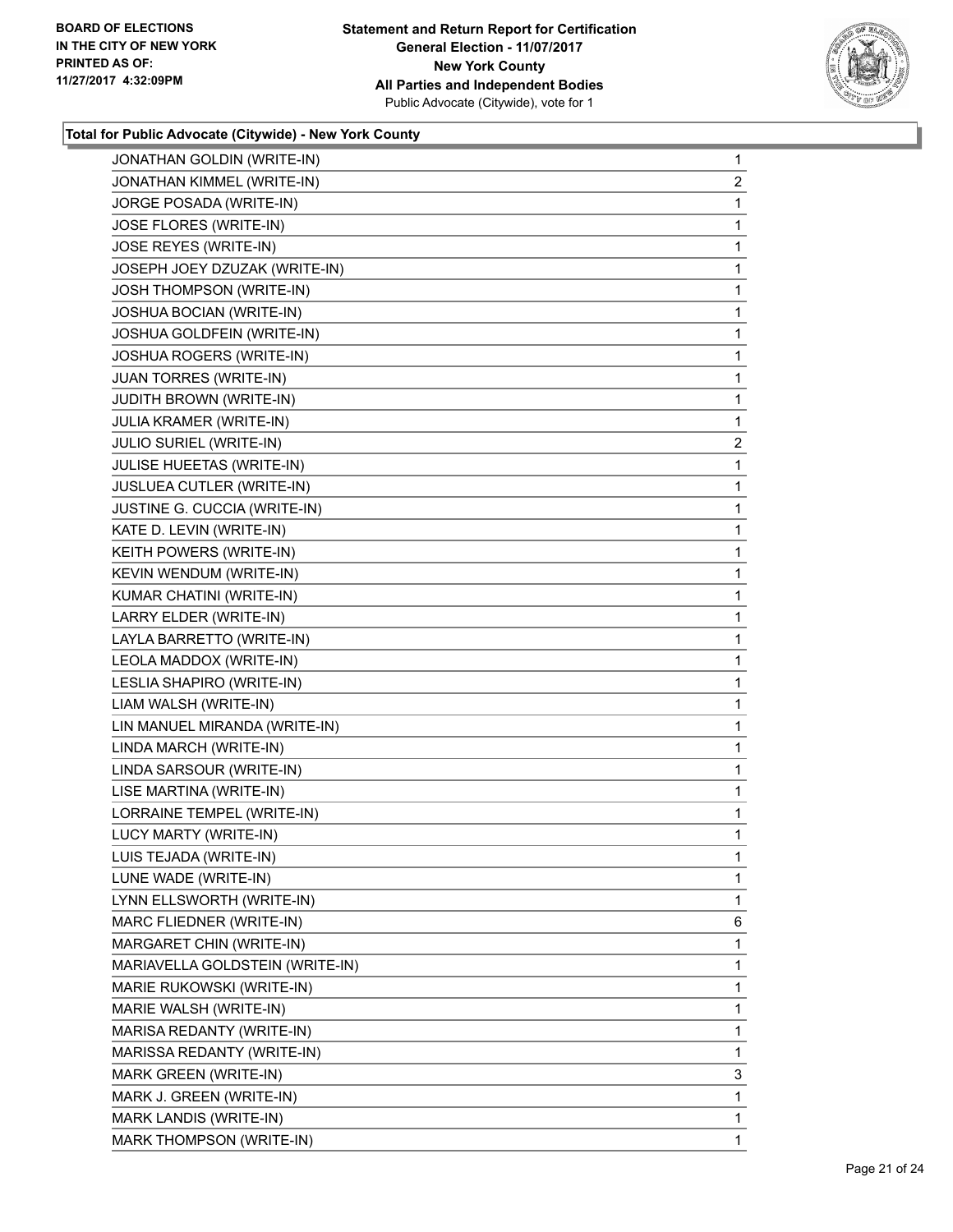

| MARLENE JOSEPHS (WRITE-IN)           | 1              |
|--------------------------------------|----------------|
| MARVIN MARKUS (WRITE-IN)             | 1              |
| MARVIN SPRUILL (WRITE-IN)            | 1              |
| MARVIN SYRIAQUE (WRITE-IN)           | 1              |
| MATT SUDOL (WRITE-IN)                | 1              |
| MAX ROSE (WRITE-IN)                  | 1              |
| MERYL GORDON (WRITE-IN)              | 1              |
| MICHAEL BLOOMBERG (WRITE-IN)         | 9              |
| MICHAEL CIRAVOLO (WRITE-IN)          | 1              |
| MICHAEL FARKOSH (WRITE-IN)           | 1              |
| MICHAEL HALPERT (WRITE-IN)           | 1              |
| MICHAEL JACKSON (WRITE-IN)           | 1              |
| MICHAEL JACOBS (WRITE-IN)            | 1              |
| MICHAEL MCGREGOR (WRITE-IN)          | 1              |
| MONTGOMERY BURNS (WRITE-IN)          | 1              |
| MOSHE SASSON (WRITE-IN)              | 1              |
| NANCY A BIALLER (WRITE-IN)           | 1              |
| NEER R ASHERIC (WRITE-IN)            | 1              |
| NILY ROZIC (WRITE-IN)                | 3              |
| NORMAN SIEGEL (WRITE-IN)             | $\overline{2}$ |
| OCNAVIAN SHERMANSONG (WRITE-IN)      | 1              |
| <b>OMARI DILLARD (WRITE-IN)</b>      | 1              |
| PATRICK BILIBAO (WRITE-IN)           | 1              |
| PATRICK KIERNAN (WRITE-IN)           | 1              |
| PATRICK SMITH (WRITE-IN)             | 1              |
| PAUL WHITMIRE (WRITE-IN)             | 1              |
| PENNY KING (WRITE-IN)                | 1              |
| PETER MOSES (WRITE-IN)               | 1              |
| PHILIP HIRSCHFELD (WRITE-IN)         | 1              |
| PHILIP SEGAL (WRITE-IN)              | 1              |
| PHILLIP W. WEISS (WRITE-IN)          | 1              |
| PREET BHARARA (WRITE-IN)             | 3              |
| RACHAEL LINDAHL (WRITE-IN)           | 1              |
| RACHEL BIERMANN (WRITE-IN)           | 1              |
| RANDOLPH DELFRANCO (WRITE-IN)        | 1              |
| RANDOLPH HARRISON (WRITE-IN)         | 1              |
| REBBECA HARARIE (WRITE-IN)           | 1              |
| REBECCA GREEN (WRITE-IN)             | 1              |
| REBECCA ISAACS (WRITE-IN)            | 1              |
| RICH HERRERA (WRITE-IN)              | 1              |
| RICHARD E. STONE (WRITE-IN)          | 1              |
| RICHARD RAVICH (WRITE-IN)            | 1              |
| ROBERT JACKSON (WRITE-IN)            | 2              |
| ROBERT PETER CUTHBERT JR. (WRITE-IN) | 1              |
| ROBERT RODRIGUEZ (WRITE-IN)          | 1              |
| ROCHELLE THOMPSON (WRITE-IN)         | 1              |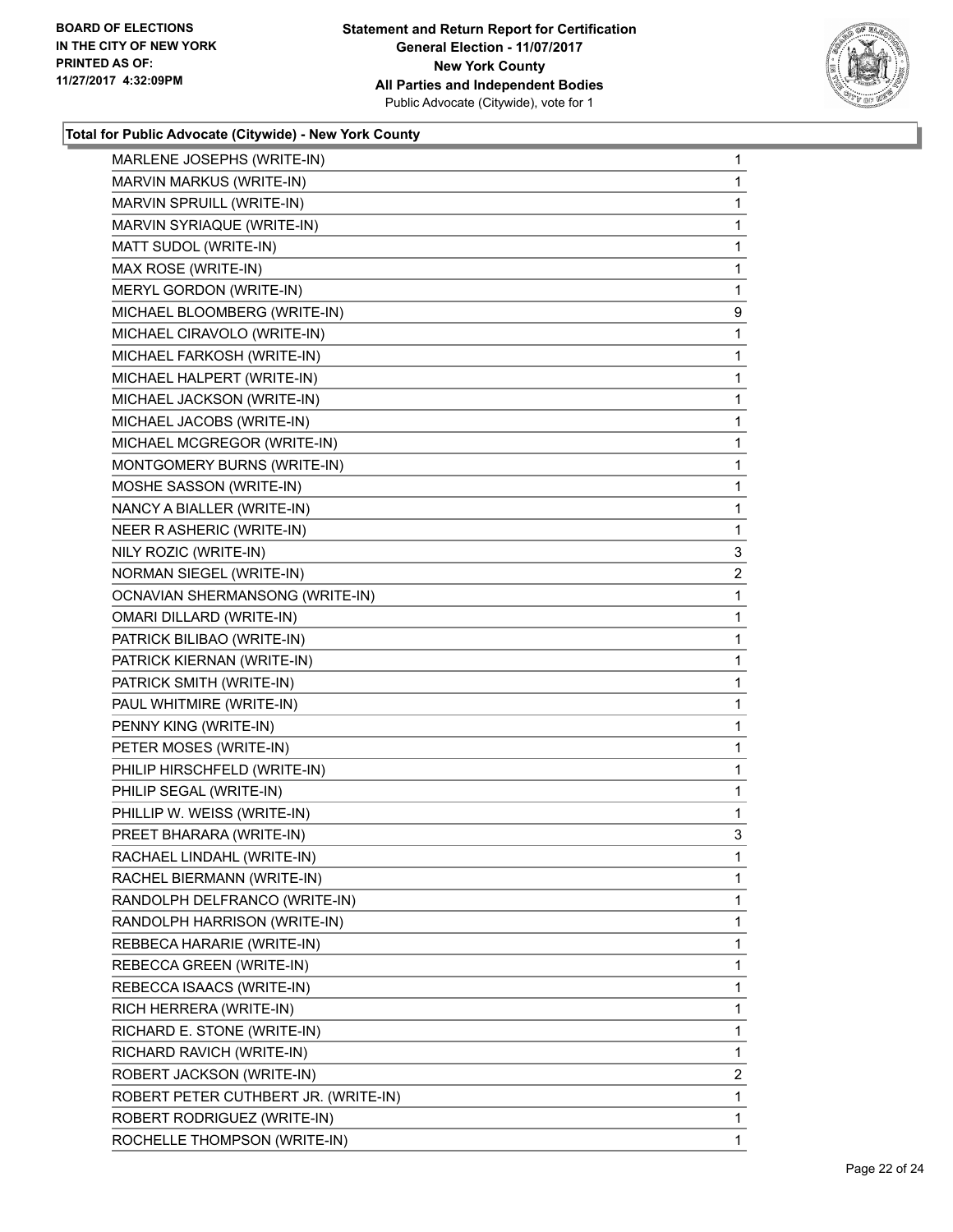

| ROSIE CAT (WRITE-IN)                      | 1            |
|-------------------------------------------|--------------|
| ROW R. MILLER (WRITE-IN)                  | 1            |
| RUDY DEL FRANCO (WRITE-IN)                | 1            |
| RUTHER MESSINGER (WRITE-IN)               | 1            |
| SAL ADAMS (WRITE-IN)                      | 1            |
| SAL ALBANESE (WRITE-IN)                   | 1            |
| SAM DIMARTINO (WRITE-IN)                  | 1            |
| SAM DIMARTION (WRITE-IN)                  | 1            |
| SAMUEL LEGESSE (WRITE-IN)                 | 1            |
| SAMUEL MILITELLO (WRITE-IN)               | 1            |
| SAUWEL WEUSTEU (WRITE-IN)                 | 1            |
| SCOTT DELEA (WRITE-IN)                    | 1            |
| SCOTT M. STRINGER (WRITE-IN)              | 1            |
| SCOTT STRINGER (WRITE-IN)                 | 1            |
| SEAN ROLLE (WRITE-IN)                     | 1            |
| SEAN SPICER (WRITE-IN)                    | $\mathbf{1}$ |
| SEYMOUR DOLL (WRITE-IN)                   | 1            |
| SHAKEIA BOLLING (WRITE-IN)                | 1            |
| SHANE YOUNG (WRITE-IN)                    | 1            |
| SHARI HYMAN (WRITE-IN)                    | 1            |
| SHIRLEY CHISHULM (WRITE-IN)               | 1            |
| SOPHIE COHEN (WRITE-IN)                   | $\mathbf{1}$ |
| SPENCER MOXLEY (WRITE-IN)                 | 1            |
| STEVEN DAMSKY (WRITE-IN)                  | 1            |
| STEVEN THEL (WRITE-IN)                    | 1            |
| STRINGER BELL (WRITE-IN)                  | 1            |
| SUSAN LENNON (WRITE-IN)                   | 1            |
| SUZANNE PETERS (WRITE-IN)                 | $\mathbf{1}$ |
| TANISHA DILAR DEJESUS (WRITE-IN)          | 1            |
| TAYLOR SWIFT (WRITE-IN)                   | 1            |
| THEODORE LANDSMAN (WRITE-IN)              | 1            |
| THOMAS KAVALER (WRITE-IN)                 | 1            |
| TIMOTHY MCDERRAH (WRITE-IN)               | 1            |
| TISA LAPADULA (WRITE-IN)                  | 1            |
| TOM HANKS (WRITE-IN)                      | 1            |
| TORY SAMOTIN (WRITE-IN)                   | 1            |
| TRACY SIGAL (WRITE-IN)                    | 1            |
| TUMOR JONES (WRITE-IN)                    | 1            |
| TYRION LANNISTER (WRITE-IN)               | 1            |
| UNATTRIBUTABLE WRITE-IN (WRITE-IN)        | 73           |
| UNCOUNTED WRITE-IN PER STATUTE (WRITE-IN) | 9            |
| VERNON STEWART (WRITE-IN)                 | 1            |
| VERONICA KEITT (WRITE-IN)                 | 1            |
| VINNY STIGMA (WRITE-IN)                   | 1            |
| VIVIAN ORLEU (WRITE-IN)                   | 2            |
| WILBUR KUNG (WRITE-IN)                    | $\mathbf{1}$ |